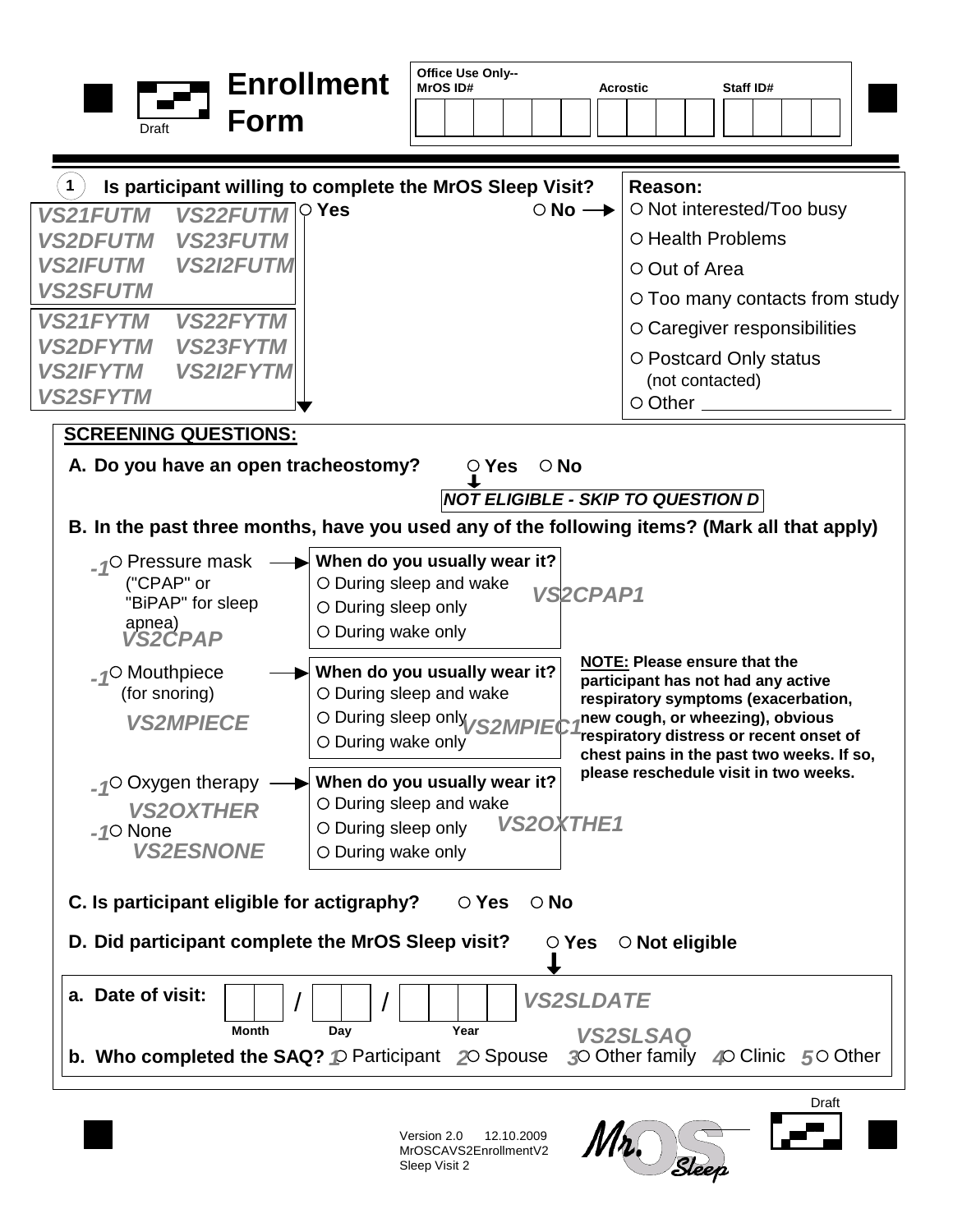| <b>Contract Contract</b> | <b>Sleep</b>   | <b>Office Use Only--</b><br><b>MrOS ID#</b> | O MISSING<br><b>Acrostic</b> |  |  |  |  |  |  |
|--------------------------|----------------|---------------------------------------------|------------------------------|--|--|--|--|--|--|
| Draft                    | <b>History</b> |                                             |                              |  |  |  |  |  |  |

**How likely are you to doze off or fall asleep in the following situations, in contrast to feeling just tired? This refers to your usual way of life in recent times. Even if you have not done some of these things recently try to think about out how they would have affected you. Give the most appropriate response for each situation. 1**

| <b>EPEPWORT</b><br><b>EPEDS</b>                                                      | Would<br><b>Never</b><br>Doze | <b>Slight</b><br>Chance<br>of Dozing | <b>Moderate</b><br>Chance of<br>Dozing | High<br>Chance<br>of Dozing |
|--------------------------------------------------------------------------------------|-------------------------------|--------------------------------------|----------------------------------------|-----------------------------|
| a. Sitting and reading EPREAD                                                        | $\circ$ 0                     | $\circ$ 1                            | $\circ$ 2                              | $\overline{O3}$             |
| <b>EPTV</b><br>b. Watching TV                                                        | $\circ$ 0                     | $\circ$ 1                            | O <sub>2</sub>                         | O3                          |
| c. Sitting inactive in a public place<br>(e.g. a theater or a meeting) $\sqrt{PPIB}$ | $\circ$ 0                     | $\circ$ 1                            | $\circ$ 2                              | $\overline{O3}$             |
| d. As a passenger in a car for<br>an hour without a break EPCAR                      | $\circ$ 0                     | $\circ$ 1                            | $\circ$ 2                              | $\overline{O3}$             |
| e. Lying down to rest in the afternoon<br>when circumstances permit EPREST           | O <sub>0</sub>                | $\circ$ 1                            | $\circ$ 2                              | $\circ$ <sub>3</sub>        |
| f. Sitting and talking to someone $\epsilon_{EPTA}P^Q$                               |                               | $\circ$ 1                            | O <sub>2</sub>                         | $\circ$ <sub>3</sub>        |
| g. Sitting quietly after a lunch<br>without alcohol EPEAT                            | $O$ <sub><math>O</math></sub> | $\circ$ 1                            | O <sub>2</sub>                         | O3                          |
| h. In a car, while stopped for a<br>few minutes in traffic EPTRAF                    | $\circ$                       | $\circ$ 1                            | $\circ$ 2                              | $\overline{O3}$             |

**<sup>2</sup> Do you ever experience a desire to move your legs or arms because of discomfort or disagreeable sensations in your legs or arms?** *SLRLDES*

10 Yes 00 No 80 Don't know

**b. Are these symptoms worse when you are at rest (i.e., sitting quietly), with at least temporary relief by activity? c. Are these symptoms worse later in the day or at night, than in the morning? a. Do you sometimes feel the need to move to relieve the discomfort, for example by walking, or to relieve the discomfort by rubbing your legs? O** No **R**O Don't know  $1^\circ$  Yes  $0^\circ$  No  $8^\circ$  Don't know Yes *()*O No *8*O Don't know *SLRLLATR SLRLRELV SLRLREST 1 0 8*  $\theta$   $\circ$  No *1 0 8*

*(If participant answers 'Yes' to 2a, have him answer the questions from the Restless Legs Syndrome Rating Scale on the following page)*

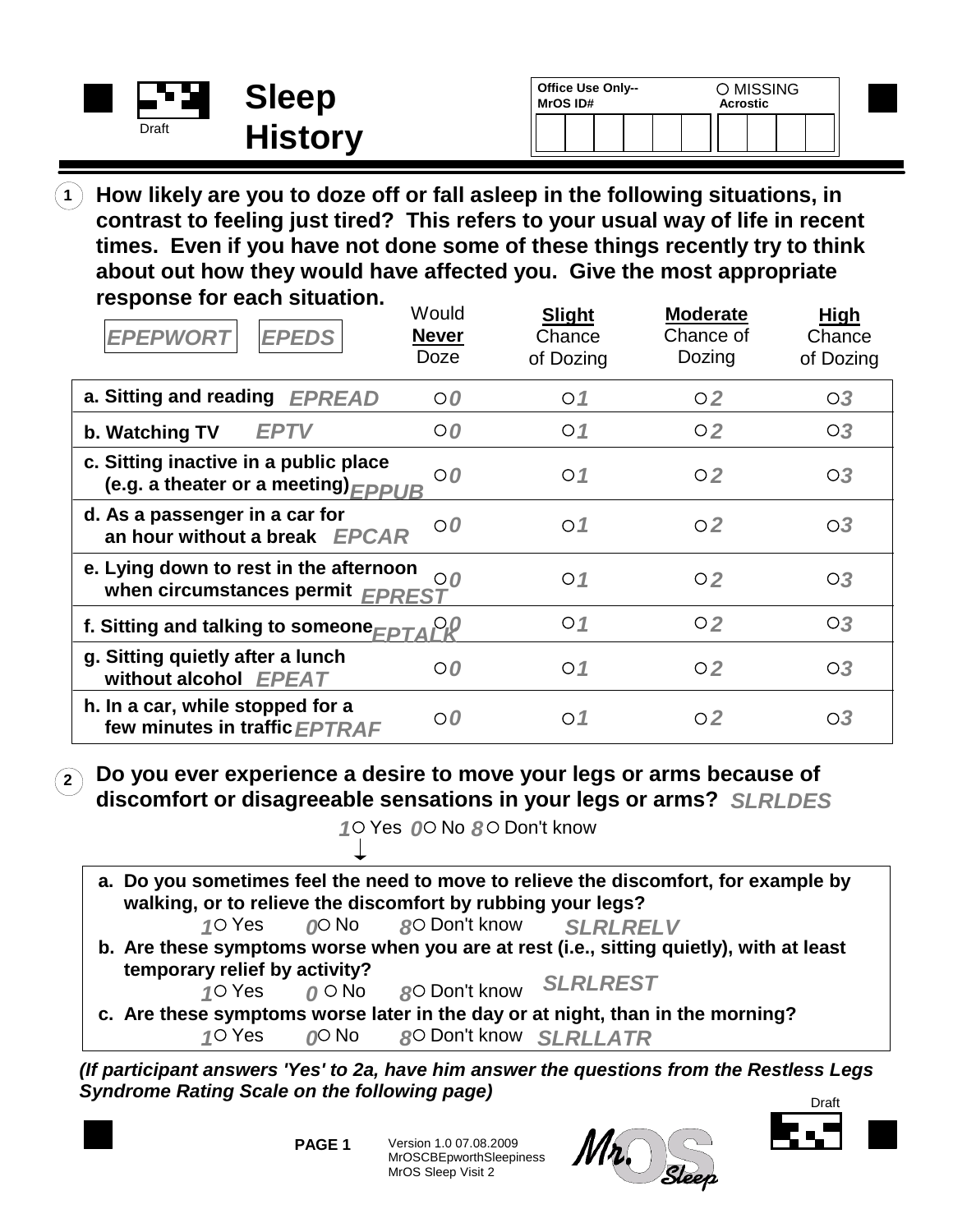

| Office Use Only-<br><b>MrOS ID#</b> | <b>Acrostic</b> | Staff ID# |
|-------------------------------------|-----------------|-----------|
|                                     |                 |           |

**Instructions: If participant answers 'Yes' to 2a on the previous page, have him rate his symptoms for the following questions. The examiner should mark his answers on the form and clarify any misunderstandings he may have about the questions.**

| Was the Restless Legs Syndrome Rating Scale administered? $\varphi$ Yes $\varphi^{\text{O}}$ No <i>SLRLSADM</i>                                                                                                                                                                                           |  |  |  |  |  |  |  |  |  |
|-----------------------------------------------------------------------------------------------------------------------------------------------------------------------------------------------------------------------------------------------------------------------------------------------------------|--|--|--|--|--|--|--|--|--|
| <b>SLRLWHYN</b><br><b>Why not?</b> $\varphi$ Not required $\varphi$ Refused $\varphi$ Other                                                                                                                                                                                                               |  |  |  |  |  |  |  |  |  |
| In the PAST MONTH, overall, how would you rate the RLS discomfort in your legs or arms?<br><b>SLRLDISC</b><br>△ Very Severe △ Severe △ Moderate △ Mild △ None                                                                                                                                             |  |  |  |  |  |  |  |  |  |
| In the PAST MONTH, overall, how would you rate the need to move around because of<br>$\mathbf{2}$ )<br>your RLS symptoms?<br>4º Very Severe 3º Severe 2º Moderate 1º Mild 6º None SLRLMOV                                                                                                                 |  |  |  |  |  |  |  |  |  |
| In the PAST MONTH, overall, how much relief of your RLS arm or leg discomfort did you<br>$\mathbf{3}$ )<br>get from moving around?<br><b>SLRLREL</b><br>$\circled{g}$ Mild relief $\circled{f}$ Moderate relief $\circled{f}$ Complete or almost complete relief<br>$\circ$ No relief<br>p Does not apply |  |  |  |  |  |  |  |  |  |
| In the PAST MONTH, how severe is your sleep disturbance due to your RLS symptoms?<br>$\overline{4}$<br>△ Very Severe 3 Severe 2 Moderate 1 Mild © None SLRLSLPD                                                                                                                                           |  |  |  |  |  |  |  |  |  |
| In the PAST MONTH, how severe is your tiredness or sleepiness during the day due to your<br>$\left(5\right)$<br><b>RLS symptoms?</b>                                                                                                                                                                      |  |  |  |  |  |  |  |  |  |
| 4 <sup>O</sup> Very Severe 3O Severe 2O Moderate <sub>1</sub> O Mild <sub>0</sub> O None SLRLTIRE<br>$\mathcal{L}_{6}$ ) In the PAST MONTH, how severe was <u>your RLS as a whole</u> ?<br>△ Very Severe 3 Severe 2 Moderate 1 Mild © None SLRLSYMP                                                       |  |  |  |  |  |  |  |  |  |
| In the PAST MONTH, how often did you get RLS symptoms? SLRLOFTN<br>$\mathbf{7}$<br>$\triangle$ 6-7 days a week $\triangle$ 4-5 days a week $\triangle$ 2-3 days a week $\triangle$ 1 day a week or less $\triangle$ Never                                                                                 |  |  |  |  |  |  |  |  |  |
| In the PAST MONTH, when you had RLS symptoms, how severe were they on average?<br>$^{\circ}$ 8 $^{\circ}$<br>$\triangle$ 8 hours per day or more $\triangle$ 3-8 hours per day $\triangle$ 1-3 hours per day $\triangle$ 1 hour per day $\triangle$ None                                                  |  |  |  |  |  |  |  |  |  |
| $\mathbf{\hat{P}}$ In the PAST MONTH, overall, how severe is the impact of your RLS symptoms on your<br>ability to carry out your daily affairs, for example carrying out a satisfactory family,<br>home, social, or work life?                                                                           |  |  |  |  |  |  |  |  |  |
| 4 <sup>O</sup> Very Severe 3O Severe 2O Moderate 4O Mild 6O None SLRLAFFR                                                                                                                                                                                                                                 |  |  |  |  |  |  |  |  |  |
| In the PAST MONTH, how severe was your mood disturbance due to your RLS<br>$({\bf 10})$<br>symptoms- for example angry, depressed, sad, anxious, or irritable?                                                                                                                                            |  |  |  |  |  |  |  |  |  |
| <b>SLRLMOOD</b><br>40 Very Severe 30 Severe 20 Moderate 10 Mild<br>C <sub>0</sub> None<br>Draft                                                                                                                                                                                                           |  |  |  |  |  |  |  |  |  |
| <b>SLRLSCOR</b><br>Version 1.1 10.06.2009<br>PAGE <sub>2</sub><br><b>MrOSCCRLSScale</b><br><b>SLRLSCAT</b><br>MrOS Sleep Visit 2                                                                                                                                                                          |  |  |  |  |  |  |  |  |  |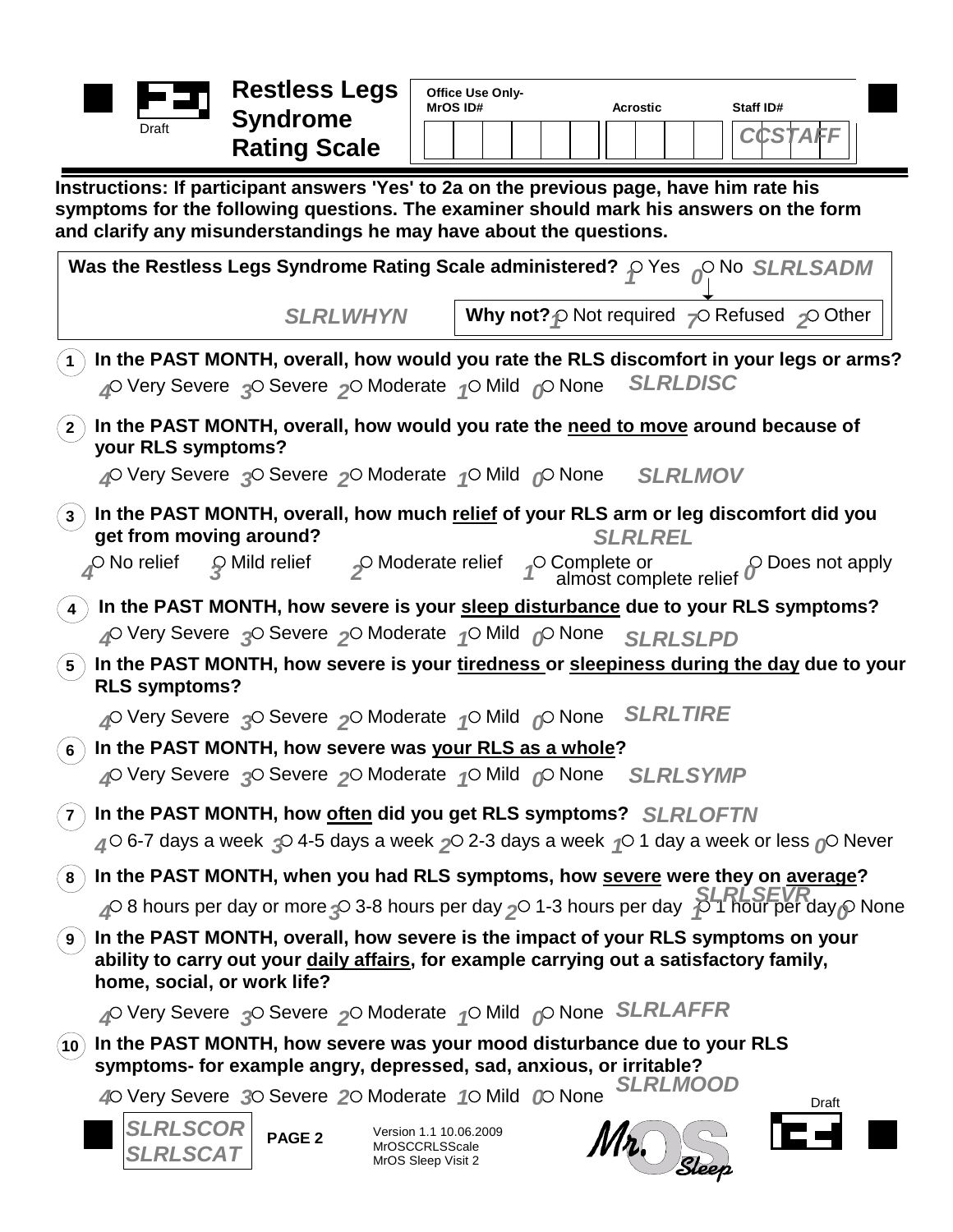

| <b>Office Use Only--</b><br>MrOS ID# |  | ○ MISSING<br><b>Acrostic</b> |  |  |  |  |  |  |
|--------------------------------------|--|------------------------------|--|--|--|--|--|--|
|                                      |  |                              |  |  |  |  |  |  |

## **For each question below, please choose the answer corresponding most accurately to your sleep patterns in the LAST MONTH.**

**For the first three questions, please rate the SEVERITY of your sleep difficulties.**

**1 Difficulty falling asleep:** *SLFALSLP* 5<sup>o</sup> None 4<sup>o</sup> Mild 3<sup>o</sup> Moderate 2<sup>o</sup> Severe 4<sup>o</sup> Very Severe

**2 Difficulty staying asleep:** *SLSTYSLP* 5<sup> $\circ$ </sup> None 4<sup> $\circ$ </sup> Mild 3<sup> $\circ$ </sup> Moderate 2<sup> $\circ$ </sup> Severe <sub>1</sub> $\circ$  Very Severe

**3 Problem waking up too early in the morning:** *SLWKERLY*

5<sup> $\circ$ </sup> None 4<sup> $\circ$ </sup> Mild 3<sup> $\circ$ </sup> Moderate 2<sup> $\circ$ </sup> Severe <sub>1</sub> $\circ$  Very Severe

**How SATISFIED/DISSATISFIED are you with your current sleep pattern? 4**

0 Very Satisfied 1  $\circ$  Satisfied 2  $\circ$  Neutral 3 Dissatisfied 4 Very Dissatisfied *SLSATPAT*

**These next questions ask about any potential sleep problems you may have had in the LAST MONTH.**

**To what extent do you consider your sleep problem to INTERFERE with your 5 daily functioning (e.g., daytime fatigue, ability to function at work/daily chores, concentration, memory, mood, etc.)?**

|                                                                                                                                  | Not at all<br>interfering          | A little<br>interfering | Somewhat<br>interfering                                                     | <b>Much</b><br>interfering | Very much<br>interfering                                           |  |  |  |  |
|----------------------------------------------------------------------------------------------------------------------------------|------------------------------------|-------------------------|-----------------------------------------------------------------------------|----------------------------|--------------------------------------------------------------------|--|--|--|--|
| <b>SLPRINTR</b>                                                                                                                  | OO.                                | $1^{\circ}$             | 20                                                                          | 30                         | ◢                                                                  |  |  |  |  |
| How NOTICEABLE to others do you think your sleeping problem is in terms of<br>$6^{\circ}$<br>impairing the quality of your life? |                                    |                         |                                                                             |                            |                                                                    |  |  |  |  |
|                                                                                                                                  | Not at all<br>noticeable           | A little<br>noticeable  | Somewhat<br>noticeable                                                      | Much<br>noticeable         | Very much<br>noticeable                                            |  |  |  |  |
| <b>SLPRNOTC</b>                                                                                                                  | <b>D</b>                           | $1^{\circ}$             | 20                                                                          | 30                         |                                                                    |  |  |  |  |
| $\overline{7}$                                                                                                                   |                                    |                         | How WORRIED/DISTRESSED are you about your sleep problem?                    |                            |                                                                    |  |  |  |  |
|                                                                                                                                  |                                    |                         |                                                                             |                            | @ Not at all 10 A little 20 Somewhat 30 Much 40 Very Much SLPRWORR |  |  |  |  |
|                                                                                                                                  | <b>SLISISCR</b><br><b>SLISICAT</b> | PAGE <sub>3</sub>       | Version 1.0 07.08.2009<br>MrOSCDInsomniaSeverityIndex<br>MrOS Sleep Visit 2 |                            | Draft<br>Sleen                                                     |  |  |  |  |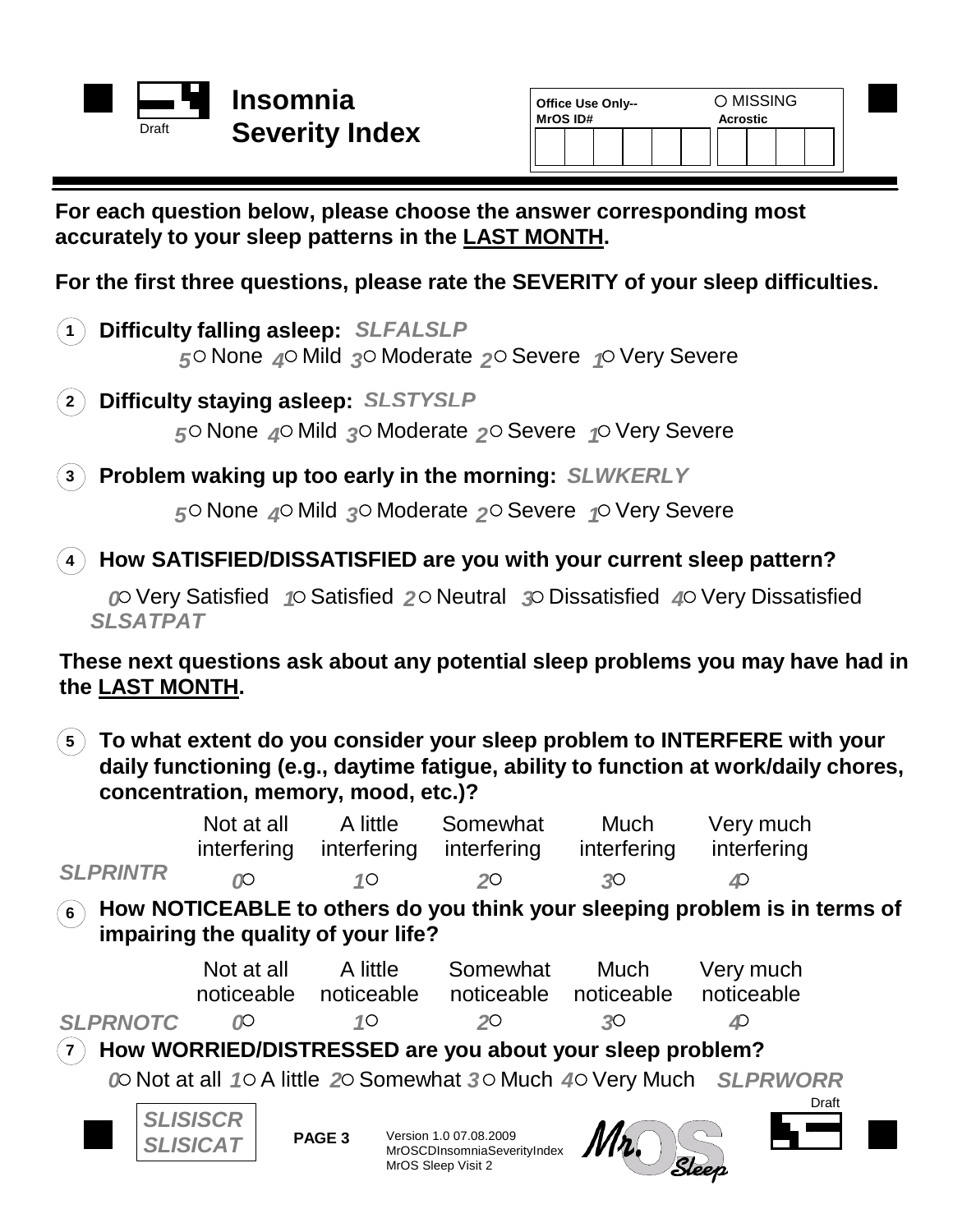|                                |                 | Draft                                                                                                                                                                                                                                                                 | <b>Fatigue</b><br><b>Scale</b> |  |  | Office Use Only--<br>MrOS ID#                                                                                                                                                             |  |                           | O MISSING<br><b>Acrostic</b> |                                                                                    |
|--------------------------------|-----------------|-----------------------------------------------------------------------------------------------------------------------------------------------------------------------------------------------------------------------------------------------------------------------|--------------------------------|--|--|-------------------------------------------------------------------------------------------------------------------------------------------------------------------------------------------|--|---------------------------|------------------------------|------------------------------------------------------------------------------------|
|                                |                 | This next question refers to the past month. In the past month, on the<br>average, have you been feeling unusually tired during the day?<br><b>SLTIRE</b>                                                                                                             |                                |  |  | $\int_{\mathbb{R}} \int_{\mathbb{R}} \mathsf{P} \cos \theta \, d\theta$ or $\int_{\mathbb{R}} \mathsf{P} \cos \theta \, d\theta$ or $\int_{\mathbb{R}} \mathsf{P} \cos \theta \, d\theta$ |  | $\curvearrowleft$ Refused |                              |                                                                                    |
|                                |                 | Have you been feeling unusually tired? SLOFTN<br>$\curvearrowleft$ All of the time $\curvearrowleft$ Most of the time $\curvearrowright$ Some of the time $\curvearrowright$ Don't know                                                                               |                                |  |  |                                                                                                                                                                                           |  |                           |                              |                                                                                    |
| $\left( \, {\bf 2} \, \right)$ |                 | During the past month, how weak did you feel? Using this card, please<br>choose the best category, where 0 is "not weak at all" and 10 is "very weak."                                                                                                                |                                |  |  |                                                                                                                                                                                           |  |                           |                              |                                                                                    |
| $\left( 3\right)$              | <b>SLWKLEV</b>  | During the past month, how sleepy did you feel during the day? Using this<br>card, please choose the best category, where 0 is "not sleepy at all" and 10 is<br>"very sleepy."                                                                                        |                                |  |  |                                                                                                                                                                                           |  |                           |                              | 00 01 02 03 04 05 06 07 08 09 010 $\sqrt{}$ Don't Know $\sqrt{ }$ Refused          |
|                                |                 | <b>SLSLPLEV</b>                                                                                                                                                                                                                                                       |                                |  |  |                                                                                                                                                                                           |  |                           |                              | 00 01 02 03 04 05 06 07 08 09 010 $\sqrt{}$ Don't Know $\sqrt{ }$ Refused          |
|                                |                 | During the past month, how lively did you feel? Using this card, please<br>choose the best category, where 0 is "not lively at all" and 10 is "very lively."                                                                                                          |                                |  |  |                                                                                                                                                                                           |  |                           |                              |                                                                                    |
|                                | <b>SLLIVLEV</b> |                                                                                                                                                                                                                                                                       |                                |  |  |                                                                                                                                                                                           |  |                           |                              | 00 01 02 03 04 05 06 07 08 09 010 $\sqrt{2}$ Don't Know $\sqrt{2}$ Refused         |
| $\vert 5 \rangle$              |                 | During the past month, how tired did you feel? Using this card, please<br>choose the best category, where 0 is "not tired at all" and 10 is "very tired."                                                                                                             |                                |  |  |                                                                                                                                                                                           |  |                           |                              |                                                                                    |
|                                | <b>SLTIRLEV</b> |                                                                                                                                                                                                                                                                       |                                |  |  |                                                                                                                                                                                           |  |                           |                              | 00 01 02 03 04 05 06 07 08 09 010 $\frac{1}{12}$ Don't Know $\frac{1}{12}$ Refused |
|                                |                 | $\left(\begin{smallmatrix}6\end{smallmatrix}\right)$ Using this card, please choose the category that best describes your usual<br>energy level in the past month on a scale of 0 to 10 where 0 is "no energy" and<br>10 is "the most energy" that you have ever had. |                                |  |  |                                                                                                                                                                                           |  |                           |                              |                                                                                    |
|                                |                 | <b>SLENRLEV</b>                                                                                                                                                                                                                                                       |                                |  |  |                                                                                                                                                                                           |  |                           |                              | 00 01 02 03 04 05 06 07 08 09 010 $\frac{9}{17}$ Don't Know $\frac{9}{12}$ Refused |



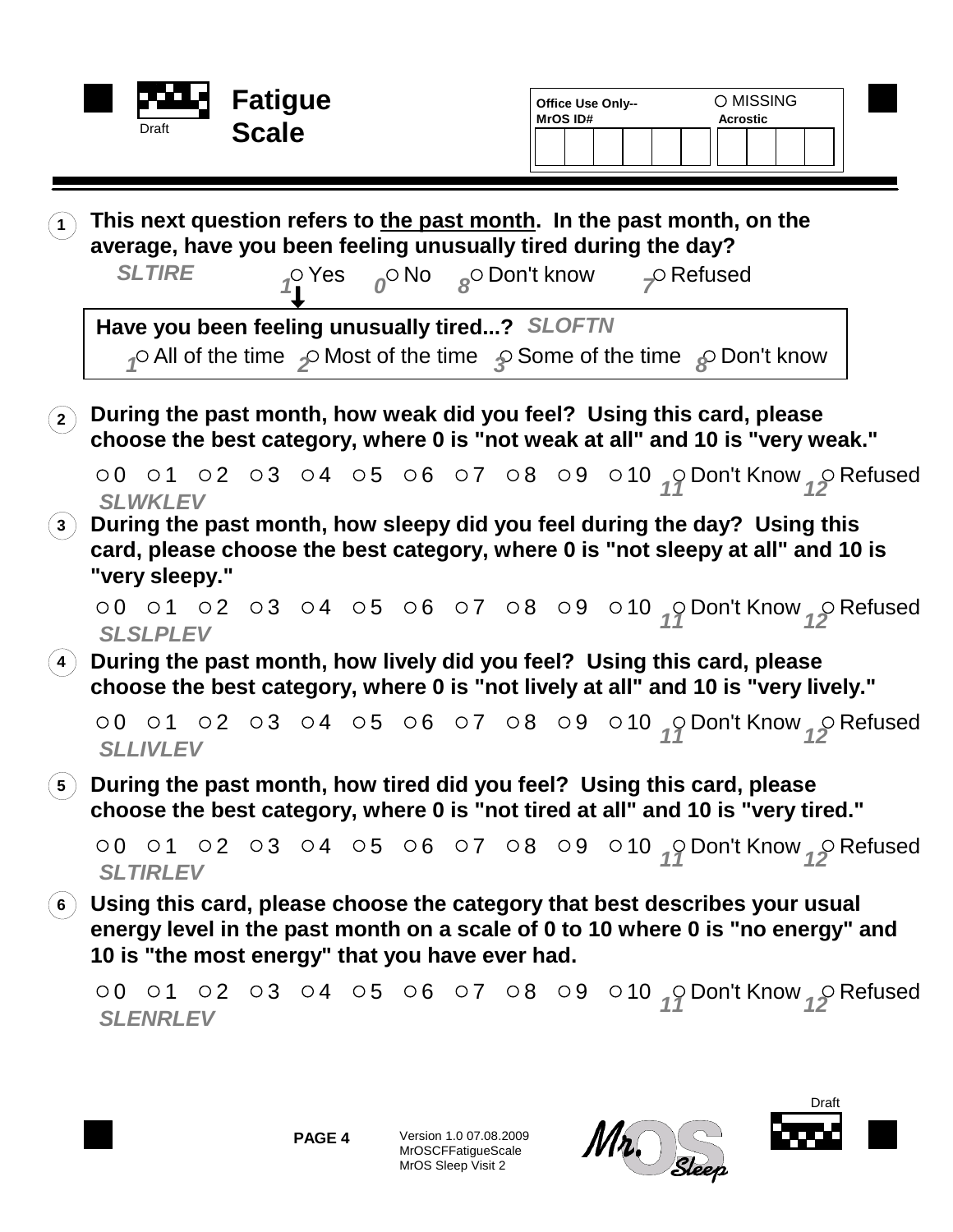| and the contract of the contract of | <b>Functional</b> | <b>Office Use Only--</b><br><b>MrOS ID#</b> | <b>MISSING</b><br><b>Acrostic</b> |
|-------------------------------------|-------------------|---------------------------------------------|-----------------------------------|
| Draft                               | Status            |                                             |                                   |
|                                     |                   |                                             |                                   |

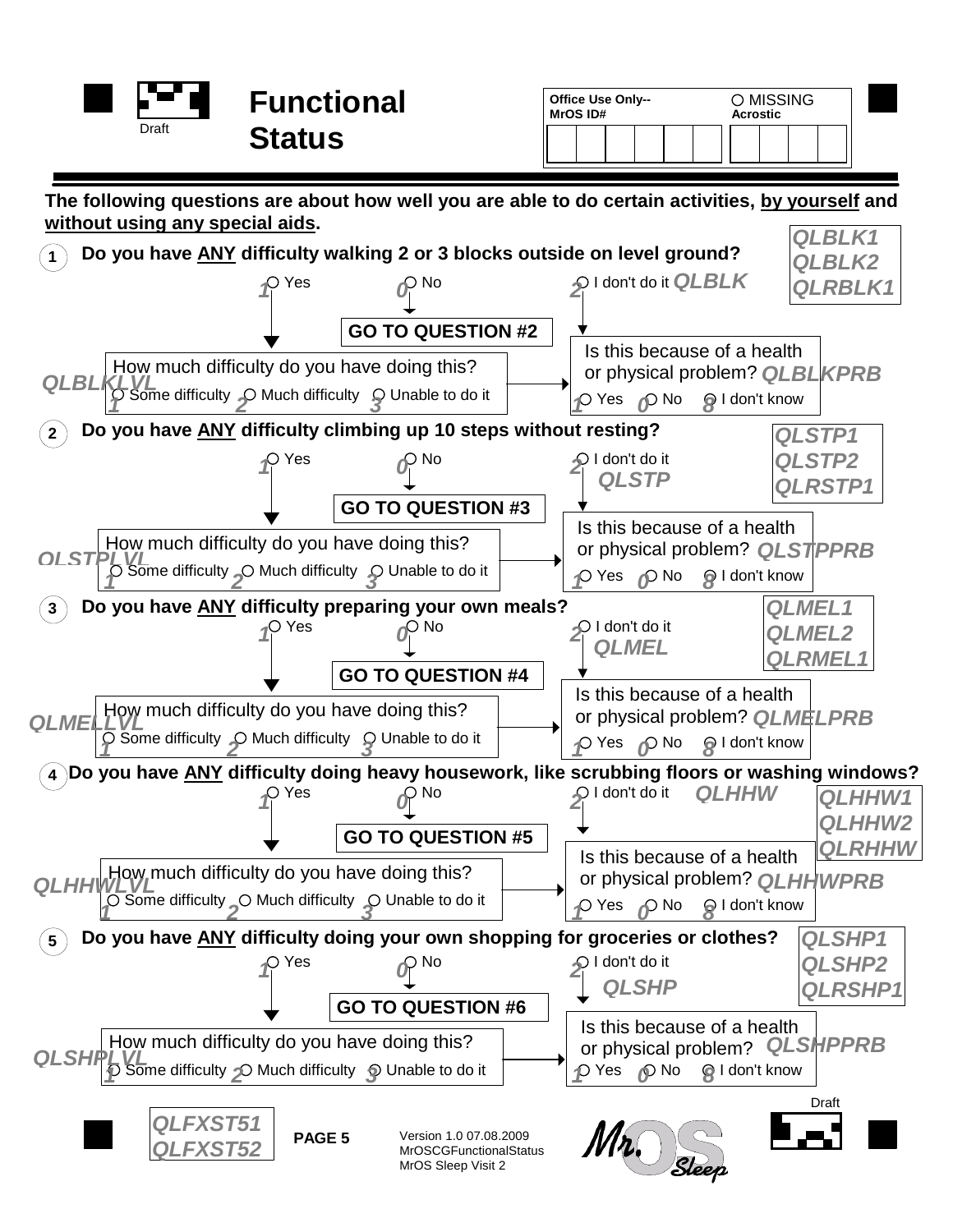|       | <b>Functional</b> |
|-------|-------------------|
| Draft | <b>Status</b>     |

| <b>Office Use Only-</b><br><b>MrOS ID#</b> |  | O MISSING<br>Acrostic |  |  |  |  |  |
|--------------------------------------------|--|-----------------------|--|--|--|--|--|
|                                            |  |                       |  |  |  |  |  |

**The following questions are about how well you are able to do certain activities, by yourself and without using any special aids.**



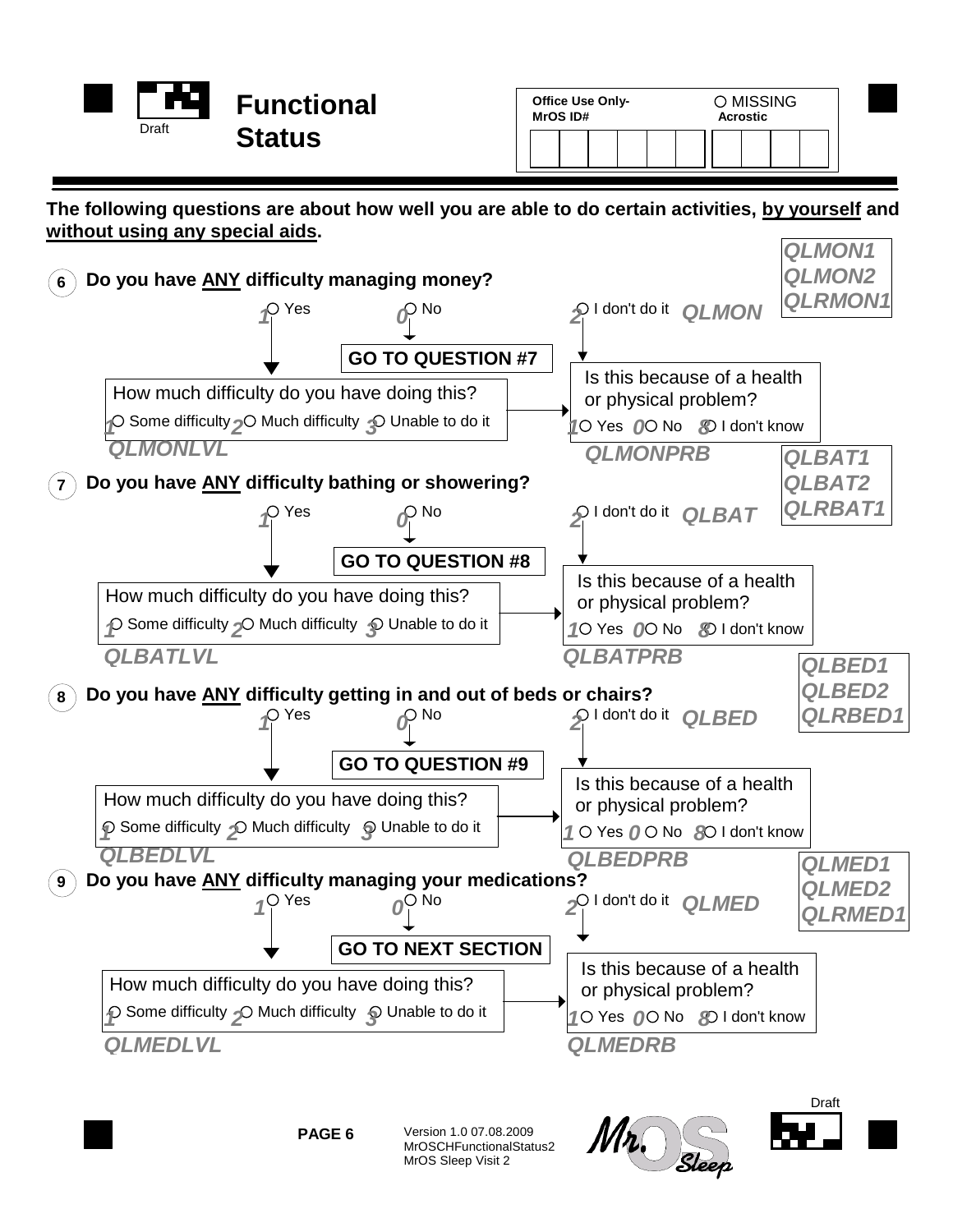

| Office Use Only--<br><b>MrOS ID#</b> |  |  |  |  |  | <b>Acrostic</b> |  | Staff ID# |
|--------------------------------------|--|--|--|--|--|-----------------|--|-----------|
|                                      |  |  |  |  |  |                 |  |           |

*TMSTAFF*

**Introduction: 'Are you comfortable? I would like to ask you a few questions that require concentration and memory. Some are a little bit more difficult than others. Some questions will be asked more than once."**

|                | A. Was the Mini-Mental test administered? 10 Yes 00 No -                                                                                                                                                                            |                             |                                    |                                                                   | Why not?<br>O Other: TMWHYN<br><i></i> Refused⊳<br>TMTEST                                                                         |
|----------------|-------------------------------------------------------------------------------------------------------------------------------------------------------------------------------------------------------------------------------------|-----------------------------|------------------------------------|-------------------------------------------------------------------|-----------------------------------------------------------------------------------------------------------------------------------|
|                |                                                                                                                                                                                                                                     |                             |                                    |                                                                   | <b>TMTIMFM</b><br>$\circ$ A.M.<br>B. What time was the Mini-Mental test administered (start time)?<br>$\circ$ P.M.                |
| 1              | A. When were you born?<br>Year<br><b>Month</b><br>Day                                                                                                                                                                               |                             |                                    |                                                                   | A. I would like you to count from 1 to 5.<br>$\mathbf{3}$<br>Able to count<br>Unable to count<br>$\bigcirc$<br>forward<br>forward |
|                | B. Where were you born? Place of Birth?                                                                                                                                                                                             |                             |                                    |                                                                   | Say "1,2,3,4,5"                                                                                                                   |
|                |                                                                                                                                                                                                                                     | given*                      | Answer Can't do/<br><b>Refused</b> | <b>Not</b><br>attempted                                           | B. Now I would like you to count backwards<br>from 5 to 1.                                                                        |
|                | City or town                                                                                                                                                                                                                        | O                           | $\bigcirc$                         | $\circ$                                                           |                                                                                                                                   |
|                |                                                                                                                                                                                                                                     | O                           | $\circ$                            | $\circ$                                                           | Record the response in the order given.<br>Enter 99999 if no response.                                                            |
| 2 <sup>7</sup> | <b>State/Country</b><br>* If answer is given, you wil ask again in question #18<br>I am going to say three words for you to remember.<br>Repeat them after I have said all three words:                                             |                             |                                    |                                                                   | A. Spell 'world'.<br>Able to spell<br>Unable to spell<br>O<br>$\circ$                                                             |
|                |                                                                                                                                                                                                                                     | <b>Shirt, Blue, Honesty</b> |                                    |                                                                   |                                                                                                                                   |
|                | Do not repeat the words for the participant until after<br>the first trial. The participant may give the words in<br>any order. If there are errors on the first trial, repeat<br>the items up to six times until they are learned. |                             |                                    |                                                                   | Say "Its spelled<br>W-O-R-L-D"<br>B. Now spell world backwards                                                                    |
|                |                                                                                                                                                                                                                                     | <b>Correct</b>              | Error/<br>Refused                  | <b>Not</b><br>attempted                                           |                                                                                                                                   |
|                | A. Shirt                                                                                                                                                                                                                            | O                           | $\circ$                            | O                                                                 |                                                                                                                                   |
|                | <b>B.</b> Blue                                                                                                                                                                                                                      | O                           | O                                  | Ο                                                                 | Record the response in the order given.                                                                                           |
|                | <b>C. Honesty</b>                                                                                                                                                                                                                   | $\circ$                     | $\circ$                            | $\circ$                                                           | Enter XXXXX if no response.                                                                                                       |
|                | D. Number of presentations<br>necessary for the participant<br>to repeat the sequence                                                                                                                                               |                             |                                    | <b>CJTMNUM</b><br>presentations                                   | <b>SEE PAGE 11 FOR SCORING VARIABLES</b>                                                                                          |
|                |                                                                                                                                                                                                                                     |                             | PAGE <sub>7</sub>                  | Version 1.0 07.08.2009<br>MrOSCJMiniMental1<br>MrOS Sleep Visit 2 | Draft<br>Sleef                                                                                                                    |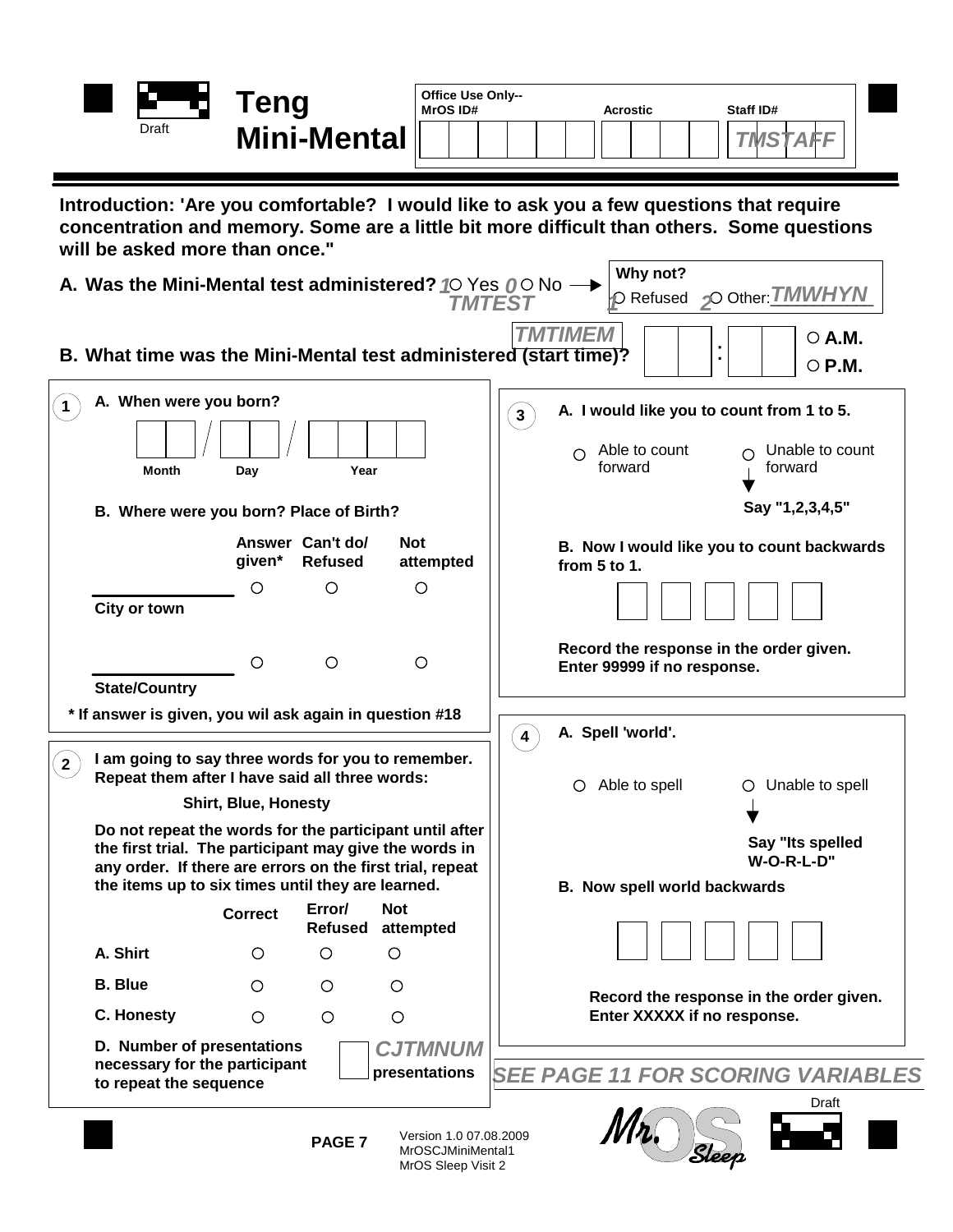

**What three words did I ask you to remember?**

O Not attempted

O After 'A color'

O Not attempted

O Spontaneous recall

 $\circ$  Spontaneous recall

O Correct word, incorrect form

O After 'Blue, black, brown' O Unable to recall/refused

O Correct word, incorrect form

O Unable to recall/refused

After 'Honesty, charity, modesty'

O Spontaneous recall

O Correct word, incorrect form O After 'Something to wear' O After 'Shirt, shoes, socks' Unable to recall/refused

**C. Honesty** After 'A good personal quality'

 $O$  Not attempted

**5**

**A. Shirt**

**B. Blue**

| <b>Office Use Only--</b><br>O MISSING<br><b>Acrostic</b><br><b>MrOS ID#</b> |                                                 |
|-----------------------------------------------------------------------------|-------------------------------------------------|
|                                                                             |                                                 |
|                                                                             |                                                 |
|                                                                             |                                                 |
| A. What is today's date?<br>6                                               |                                                 |
| <b>Month</b><br>Day                                                         | Year                                            |
| B. What is the day of the week?                                             |                                                 |
| $\circ$ Correct                                                             |                                                 |
| ○ Error/Refused                                                             | <u>__________________</u> __ day of the<br>week |
| O Not attempted                                                             |                                                 |
| C. What season of the year is it?                                           |                                                 |
| ○ Correct                                                                   |                                                 |
| ○ Error/Refused<br>$\overline{\phantom{a}}$ season                          |                                                 |
| O Not attempted                                                             |                                                 |
| A. What state are we in?<br>7<br>$\circ$ Correct                            |                                                 |
| O Error/Refused __________________________ state                            |                                                 |
| $\bigcirc$ Not attempted                                                    |                                                 |
| B. What county are we in?                                                   |                                                 |
| $\circ$ Correct                                                             |                                                 |
| O Error/Refused ___________________                                         | county                                          |
| O Not attempted                                                             |                                                 |
| C. What city/town are we in?                                                |                                                 |
| ○ Correct                                                                   |                                                 |
| O Error/Refused ________________ city/town                                  |                                                 |
| O Not attempted                                                             |                                                 |
| D. Are we in a clinic, store, or home?                                      |                                                 |
| ○ Correct                                                                   |                                                 |

- Error/Refused
- $\bigcirc$  Not attempted







Version 1.0 07.08.2009 MrOSCKMiniMental2 MrOS Sleep Visit 2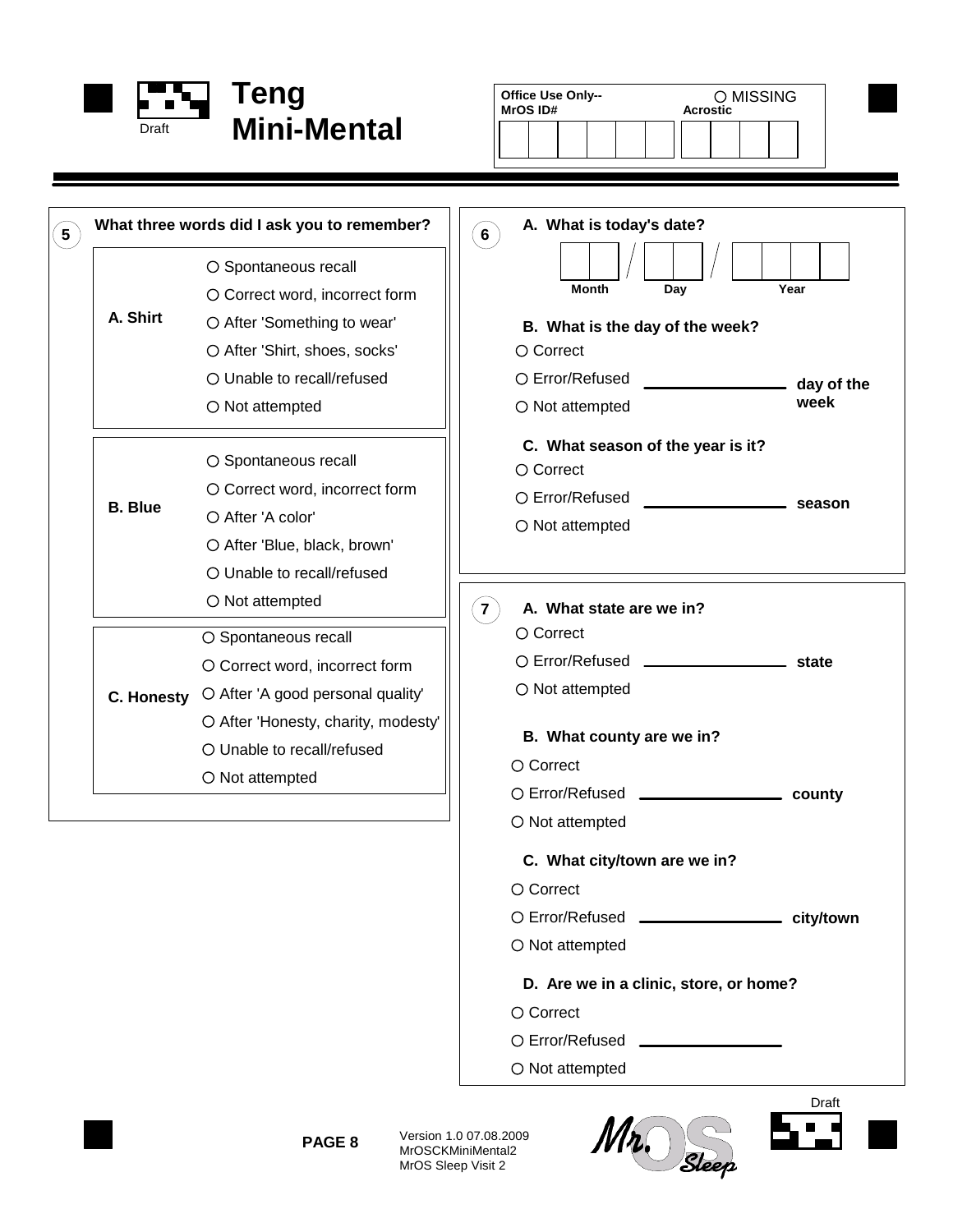

Point to the object or part of your own body and ask the participant to name it. Score 'Error/Refused' if the participant cannot name it within 2 seconds or gives an

**Correct Error/**

 $\circ$ 

 $\circ$ 

 $\circ$ 

 $\Omega$ 

 $\circ$ 

 $\circ$ 

 $\bigcirc$ 

 $\circ$ 

 $\circ$ 

 $\circ$ 

 $\circ$ 

 $\circ$ 

 $\circ$ 

 $\circ$ 

 $\circ$ 

 $\circ$ 

 $\circ$ 

 $\bigcirc$ 

| ental                                                 | O MISSING<br><b>Office Use Only--</b><br>MrOS ID#<br><b>Acrostic</b>     |
|-------------------------------------------------------|--------------------------------------------------------------------------|
| body and ask the<br>fused' if the<br>onds or gives an | 10<br>A. In what way are an arm and a leg alike?                         |
|                                                       | O Limbs, extremities, appendages                                         |
| Error/<br><b>Not</b><br>Refused attempted             | (e.g., body parts, both bend,<br>O Lesser correct answer<br>have joints) |
|                                                       | ○ Error/Refused                                                          |

 $O$  Not attempted

#### **B. In what way are laughing and crying alike?**

Expressions of feelings, expressions of emotions

- Lesser correct answer (e.g., sounds, expressions, emotions, or other similar
	- responses)

Error/Refused O Not attempted

#### **C. In what way are eating and sleeping alike?**

- $O$  Necessary bodily functions, essential for life
- Lesser correct answer (e.g., bodily functions, relaxing, 'good
- Error/Refused for you' or other similar responses)
- $\bigcirc$  Not attempted

 $(11)$ 

#### **Repeat what I say: 'I would like to go out.'**

- O Correct
- O 1 or 2 words missed
- 3 or more words missed
- $\bigcirc$  Not attempted





| raft |  |
|------|--|
|      |  |

**PAGE 9**

Version 1.0 07.08.2009 MrOSCLMiniMental3 MrOS Sleep Visit 2

**Record additional correct answers on a separate sheet**

**9**

**the body?'**

**8**

**A. Pencil: 'What is this?'**

incorrect name.

**B. Watch: 'What is this?'**

**D. Chin: 'And this part?'**

**F. Elbow: 'And this part?'**

**G. Knuckle: 'And this part?'**

**E. Shoulder: 'And this part of**

**C. Forehead: 'What do you call this part of the face?'**

> **What animals have four legs? Tell me as many as you can.**

Discontinue after 30 seconds. If the participant gives no reponse in 10 secs and there are at least 10 secs remaining, gently remind them (once only): 'What (other) animals have four legs?'. The first time an incorrect answer is provide, say 'I want four-legged animals.' Do not correct for subsequent errors.

**Score (total correct responses)**

### **Record correct responses:**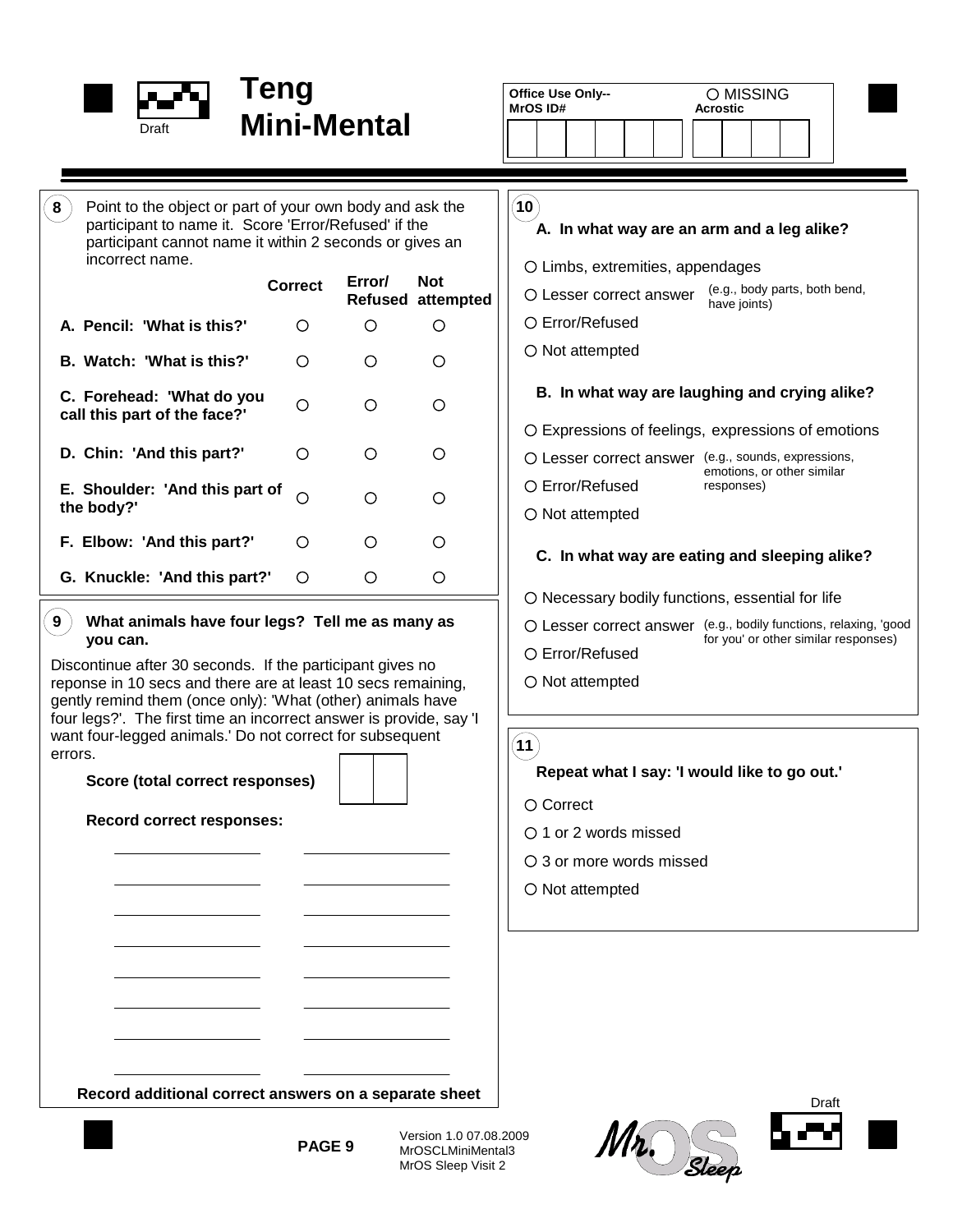

 $\circ$ 

 $\circ$ 

**Which hand does the participant use to write? If task**

**not done, ask if they are right or left handed.**

 $\circ$ 

**E. out**

*1* $\circ$  Right

*TMHAND*

 $(14)$ 

# **Mini-Mental**

| Draft                                                                                                          |                                                                                  | Teng<br><b>Mini-Mental</b>                                                                                                                                                                                                                                                                                                   |                              |                                                                                                                   | Office Use Only--<br>O MISSING<br><b>Acrostic</b><br>MrOS ID#                                                                                                                                                                                                                                                                                                                                                                                                                                                                                                                                           |  |  |  |
|----------------------------------------------------------------------------------------------------------------|----------------------------------------------------------------------------------|------------------------------------------------------------------------------------------------------------------------------------------------------------------------------------------------------------------------------------------------------------------------------------------------------------------------------|------------------------------|-------------------------------------------------------------------------------------------------------------------|---------------------------------------------------------------------------------------------------------------------------------------------------------------------------------------------------------------------------------------------------------------------------------------------------------------------------------------------------------------------------------------------------------------------------------------------------------------------------------------------------------------------------------------------------------------------------------------------------------|--|--|--|
| $\mathbf{12})$<br>A. no ifs<br><b>B.</b> ands<br>C. or buts<br>13)<br>do this.'<br>and do what this says.'     | <b>Correct</b><br>$\circ$<br>$\circ$<br>O<br>$\circ$ Closes eyes after prompting | Now repeat: 'No ifs, ands or buts.'<br>Error/<br><b>Not</b><br><b>Refused attempted</b><br>O<br>O<br>$\circ$<br>$\circ$<br>O<br>O<br>Hold up Card #1 and say: 'Please<br>If participant does not close their eyes within 5 secs,<br>prompt by pointing to the card and saying 'Read<br>$\circ$ Closes eyes without prompting |                              |                                                                                                                   | Here is a drawing. Please copy the drawing onto<br>$({\bf 15})$<br>this piece of paper.<br>A. Pentagon 1<br>○ 5 approximately equal sized sides<br>○ 5 sides, but longest: shortest side is > 2:1<br>O Nonpentagon enclosed figure<br>$\circ$ 2 or more lines, but it is not an enclosed figure<br>O Less than 2 lines, Refused<br>○ Not attempted<br><b>B. Pentagon 2</b><br>$\circ$ 5 approximately equal sized sides<br>○ 5 sides, but longest: shortest side is > 2:1<br>O Nonpentagon enclosed figure<br>$\circ$ 2 or more lines, but it is not an enclosed figure<br>O Less than 2 lines, Refused |  |  |  |
| O Reads aloud, but does not close eyes<br>O Does not read aloud or close eyes/Refused<br>$\circ$ Not attempted |                                                                                  |                                                                                                                                                                                                                                                                                                                              |                              |                                                                                                                   | $\circ$ Not attempted<br>C. Intersection                                                                                                                                                                                                                                                                                                                                                                                                                                                                                                                                                                |  |  |  |
| 14)<br>to go out.<br>A. would<br><b>B.</b> like                                                                |                                                                                  | <b>Correct</b><br>$\circ$<br>$\circ$                                                                                                                                                                                                                                                                                         | Error/<br>$\circ$<br>$\circ$ | Please write the following sentence: I would like<br><b>Not</b><br><b>Refused attempted</b><br>$\circ$<br>$\circ$ | ○ 4-cornered enclosure<br>○ Not a 4-cornered enclosure<br>○ No enclosure, Refused<br>○ Not attempted, Disabled                                                                                                                                                                                                                                                                                                                                                                                                                                                                                          |  |  |  |
| C. to<br>D. go                                                                                                 |                                                                                  | $\circ$<br>$\circ$                                                                                                                                                                                                                                                                                                           | $\circ$<br>$\circ$           | $\circ$<br>$\bigcirc$                                                                                             |                                                                                                                                                                                                                                                                                                                                                                                                                                                                                                                                                                                                         |  |  |  |







**PAGE 10**

20 Left 30 Unknown

Version 1.0 07.08.2009 MrOSCMMiniMental MrOS Sleep Visit 2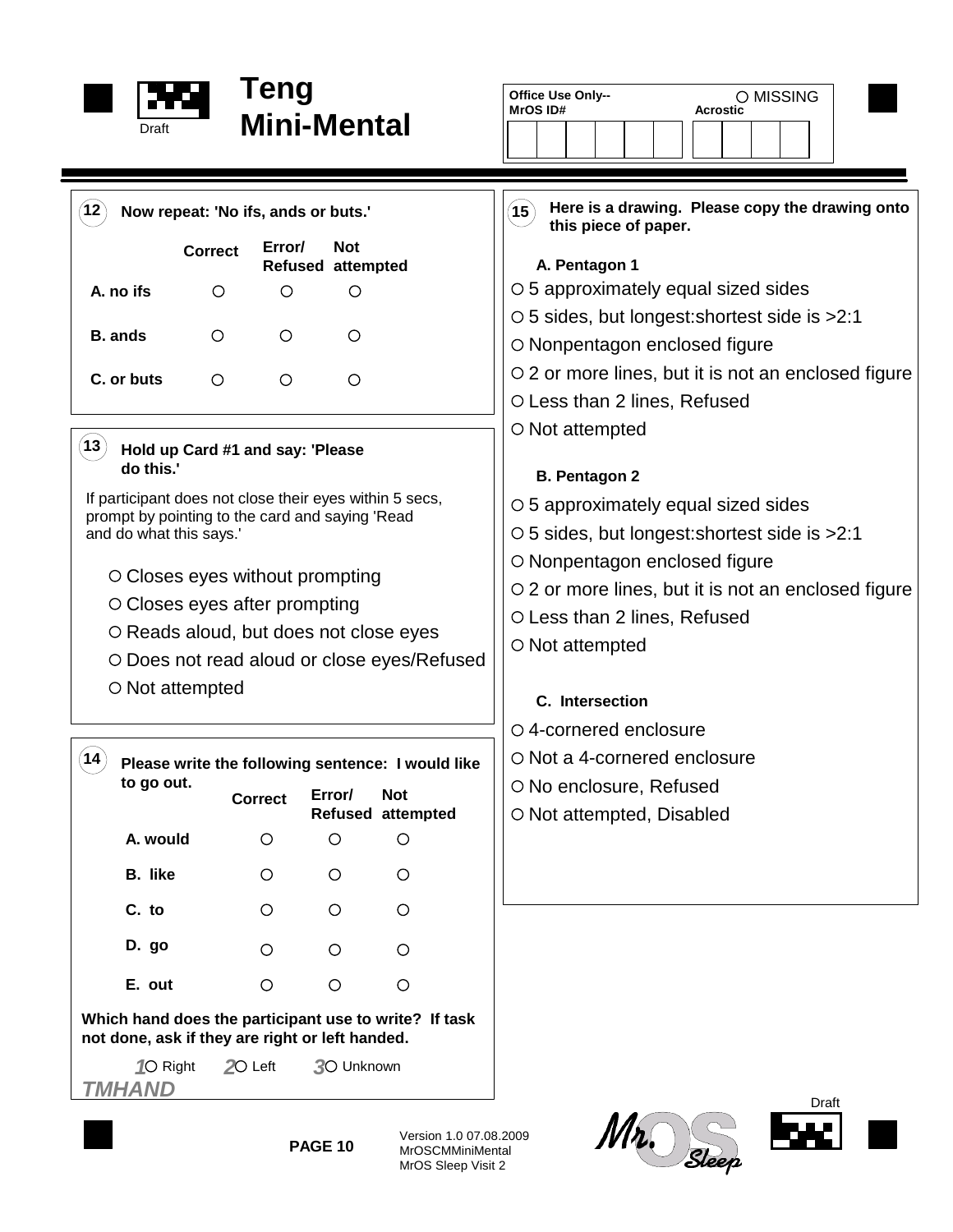

|                  | <b>Draft</b>                                                                                                                                                                                                             | Teng                                                                                                                                                                                        | <b>Mini-Mental</b> |                                        | Office Use Only--<br><b>MrOSID#</b>                                                                                                                         |                   | O MISSING<br><b>Acrostic</b>                                             |                         |
|------------------|--------------------------------------------------------------------------------------------------------------------------------------------------------------------------------------------------------------------------|---------------------------------------------------------------------------------------------------------------------------------------------------------------------------------------------|--------------------|----------------------------------------|-------------------------------------------------------------------------------------------------------------------------------------------------------------|-------------------|--------------------------------------------------------------------------|-------------------------|
| $(\mathbf{16})$  | Refer to Question 14 to check whether the<br>participant is right or left-handed.<br>Take this paper with your left hand (right<br>for left-handed person), fold it in half using<br>both hands, and hand it back to me. |                                                                                                                                                                                             |                    |                                        | Would you please tell me again where you<br>$({\bf 18})$<br>were born?                                                                                      | <b>Matches</b>    | Does not<br>match/<br><b>Refused</b>                                     | <b>Not</b><br>attempted |
|                  |                                                                                                                                                                                                                          | <b>Correct</b>                                                                                                                                                                              | Error/             | <b>Not</b><br><b>Refused attempted</b> |                                                                                                                                                             | O                 | $\bigcirc$                                                               | O                       |
|                  | A. Takes paper in<br>correct hand                                                                                                                                                                                        | O                                                                                                                                                                                           | $\circ$            | $\circ$                                | City or town                                                                                                                                                |                   |                                                                          |                         |
|                  | <b>B.</b> Folds paper in<br>half                                                                                                                                                                                         | $\circ$                                                                                                                                                                                     | $\circ$            | $\circ$                                | <b>State/Country</b>                                                                                                                                        | $\circ$           | $\circ$                                                                  | $\circ$                 |
|                  | C. Hands paper<br>back                                                                                                                                                                                                   | O                                                                                                                                                                                           | O                  | $\circ$                                | Please indicate if the participant has any<br>$\mathbf{\mathbf{\mathsf{(19)}}}$                                                                             |                   |                                                                          |                         |
| $^{'}$ 17 $^{'}$ | What three words did I ask you to remember earlier?                                                                                                                                                                      | O Spontaneous recall                                                                                                                                                                        |                    |                                        | physical/functional disabilities or other<br>problems which made it difficult or impossible<br>to complete any of the tasks above. Check all<br>that apply. |                   |                                                                          |                         |
|                  | A. Shirt                                                                                                                                                                                                                 | ○ Correct word, incorrect form<br>O After 'Something to wear'<br>O After 'Shirt, shoes, socks'<br>○ Unable to recall/refused<br>$\bigcirc$ Not attempted                                    |                    |                                        | O Vision<br>O Hearing 1 TMDIFFHE<br>O Writing problems due to injury or illness<br>O Iliteracy/Lack of education<br>O Language 1 TMDIFFLA                   | <b>1 TMDIFFVI</b> | <b>TMDIFFIL</b>                                                          |                         |
|                  | <b>B.</b> Blue                                                                                                                                                                                                           | O Spontaneous recall<br>O Correct word, incorrect form<br>O After 'A color'<br>O After 'Blue, black, brown'<br>O Unable to recall/refused<br>O Not attempted                                |                    |                                        | O Other: 1 TMDIEEOT<br><b>TMMFLAG</b><br><b>TMBDAY</b><br><b>TMREGIS</b><br><b>TMREVERS</b><br><b>TMRECALL</b><br><b>TMTEMPUR</b>                           |                   | <b>TMM1SSCR</b><br><b>TMM1S2SC</b><br><b>TMMSS2SC</b><br><b>TMM2S2SC</b> |                         |
|                  |                                                                                                                                                                                                                          | O Spontaneous recall<br>O Correct word, incorrect form<br><b>C. Honesty</b> $\bigcirc$ After 'A good personal quality'<br>O After 'Honesty, charity, modesty'<br>O Unable to recall/refused |                    |                                        | <b>TMSPACE</b><br><b>TMNAMING</b><br><b>TM4LEG</b><br><b>TMMSCORE</b>                                                                                       |                   | TMM3S2SC                                                                 |                         |

**PAGE 11**



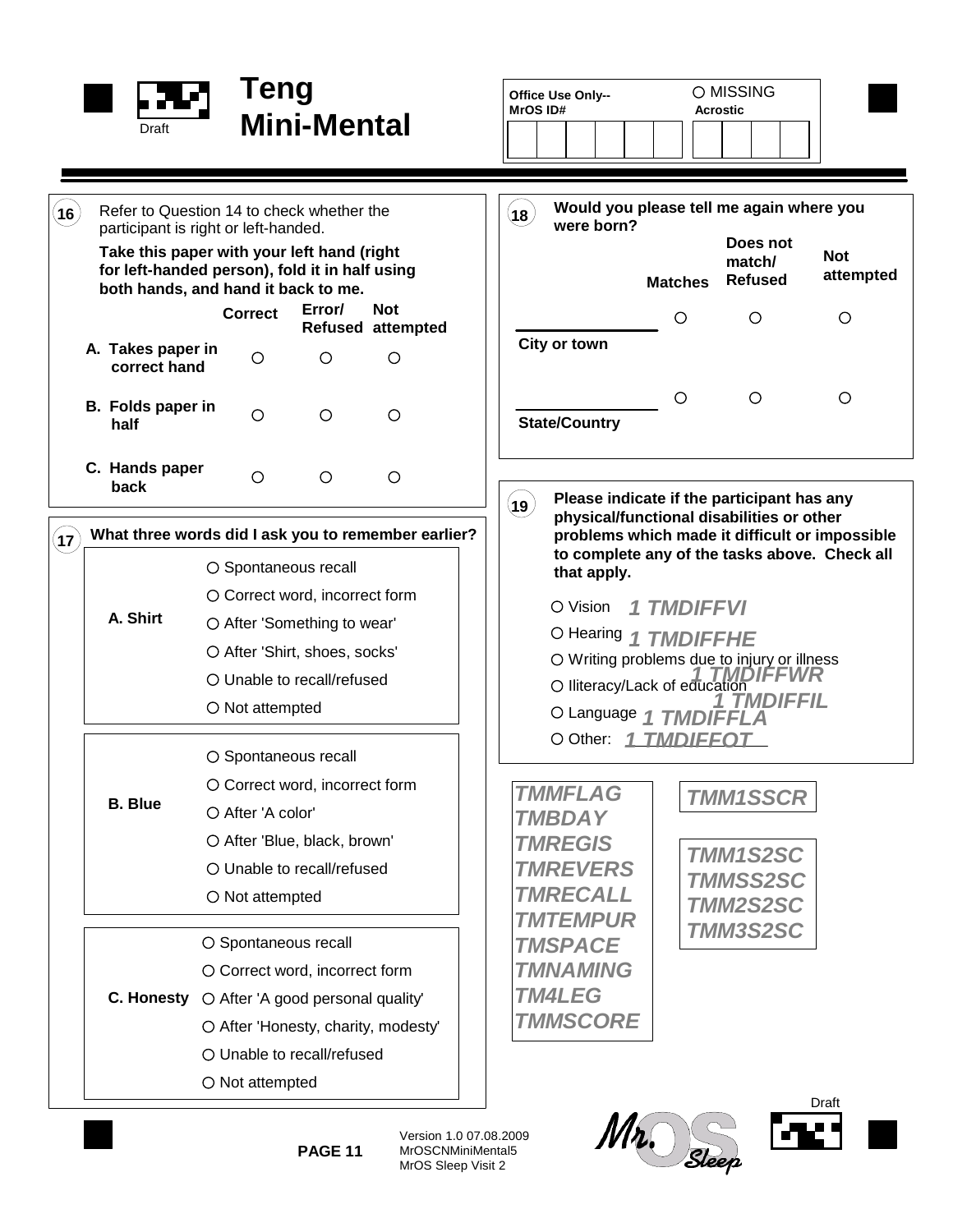| <b>DVT</b>                                                                                                                                                                                                                                                             | <b>Acrostic</b>                                        |                                                   | Trails B Staff ID#<br>TBSTAFF                          |                                                   |
|------------------------------------------------------------------------------------------------------------------------------------------------------------------------------------------------------------------------------------------------------------------------|--------------------------------------------------------|---------------------------------------------------|--------------------------------------------------------|---------------------------------------------------|
| Was the participant able to complete the Sample Response Sheet?                                                                                                                                                                                                        |                                                        | √O Yes ∧O No                                      |                                                        | <b>TBSAMP</b>                                     |
| Why not? $\sqrt{\ }$ Unable due to physical problems (hand tremor, cast, etc.)<br>20 Participant did not understand directions                                                                                                                                         | <b>O</b> Other                                         | 40 Participant Refused                            |                                                        | <i><b>TBWHYN</b></i>                              |
| $\overline{2}$<br>Was the Trails B test administered? $\bigcirc$ Yes $\bigcirc$ No $\longrightarrow$ $\circ$ Did not complete sample test $\sim$ Refused<br><b>TBTEST</b>                                                                                              | YN                                                     |                                                   |                                                        | +O Other                                          |
| What time was the Trails B test administered (start time)?                                                                                                                                                                                                             |                                                        | ○ A.M.<br>$\circ$ P.M.                            | <b>TBTIMEM</b>                                         |                                                   |
| <i><b>TBCIRCLE</b></i><br><b>Total time</b><br><b>Number of circles</b><br><b>TBSECON</b><br>(max=300 seconds<br>connected<br>circles<br>or 5 minutes):<br>$(maximum=25)$ :                                                                                            | secs                                                   | # of errors made<br>by participant<br>$(max=5)$ : |                                                        | <b>BERROR</b><br>errors                           |
| Please note: If secs<300, circles=25. If errors=5, secs=300                                                                                                                                                                                                            |                                                        |                                                   |                                                        |                                                   |
| Is the hand being used to complete Trails B the participant's usual or dominant hand<br>for writing?                                                                                                                                                                   |                                                        |                                                   | 10 Yes 0 No<br><i><b>TBDOMH</b></i>                    |                                                   |
| the hand) or other things that have occurred in the participant's life history that<br>would adversely affect their ability to do the test?<br>Did the participant have a hand tremor (dominant hand)? $\mathcal{O}$ No $\mathcal{O}$ Mild $\mathcal{D}$ Marked TBTREM |                                                        |                                                   | TBAFFECT                                               |                                                   |
| DVT Staff ID#<br><b>DVSTAFF</b>                                                                                                                                                                                                                                        |                                                        | <b>Minutes/Seconds to Second Conversions</b>      |                                                        |                                                   |
| <b>Digit Vigilance Test</b><br>Did participant complete the sample $\sqrt[6]{\text{eS}}$<br>$\omega$ No<br>vigilance test?<br><b>DVVIGIL</b><br>Why not?<br><b>DVVIGNO</b><br>10 Unable 20 Did not understand directions 30 Other 40 Refused                           | <b>Minutes</b><br>1:00<br>1:15<br>1:30<br>1:45<br>2:00 | Seconds  <br>60<br>75<br>90<br>105<br>120         | <b>Minutes</b><br>5:00<br>5:15<br>5:30<br>5:45<br>6:00 | <b>Seconds</b><br>300<br>315<br>330<br>345<br>360 |
| Did participant complete page 1 in <400 10 Yes 00 No<br>$^{\prime}$ 2 $^{\prime}$<br>seconds (6 minutes 40 seconds)? DVVIGPG1                                                                                                                                          | 2:15<br>2:30                                           | 135<br>150                                        | 6:15<br>6:30                                           | 375<br>390                                        |
| If NO, Do NOT have participant complete page 2.<br>Record time and errors for page 1 ONLY below.                                                                                                                                                                       | 2:45<br>3:00<br>3:15<br>3:30                           | 165<br>180<br>195<br>210                          | 6:40<br>6:45<br>7:00<br>7:15                           | 400<br>405<br>420<br>435                          |
| <b>DVTIME</b><br>3<br><b>Total Time:</b><br>seconds<br>NOTE: If both pages completed record TOTAL time and errors.                                                                                                                                                     | 3:45<br>4:00<br>4:15<br>4:30                           | 225<br>240<br>255<br>270                          | 7:30<br>7:45<br>8:00<br>8:15                           | 450<br>465<br>480<br>495                          |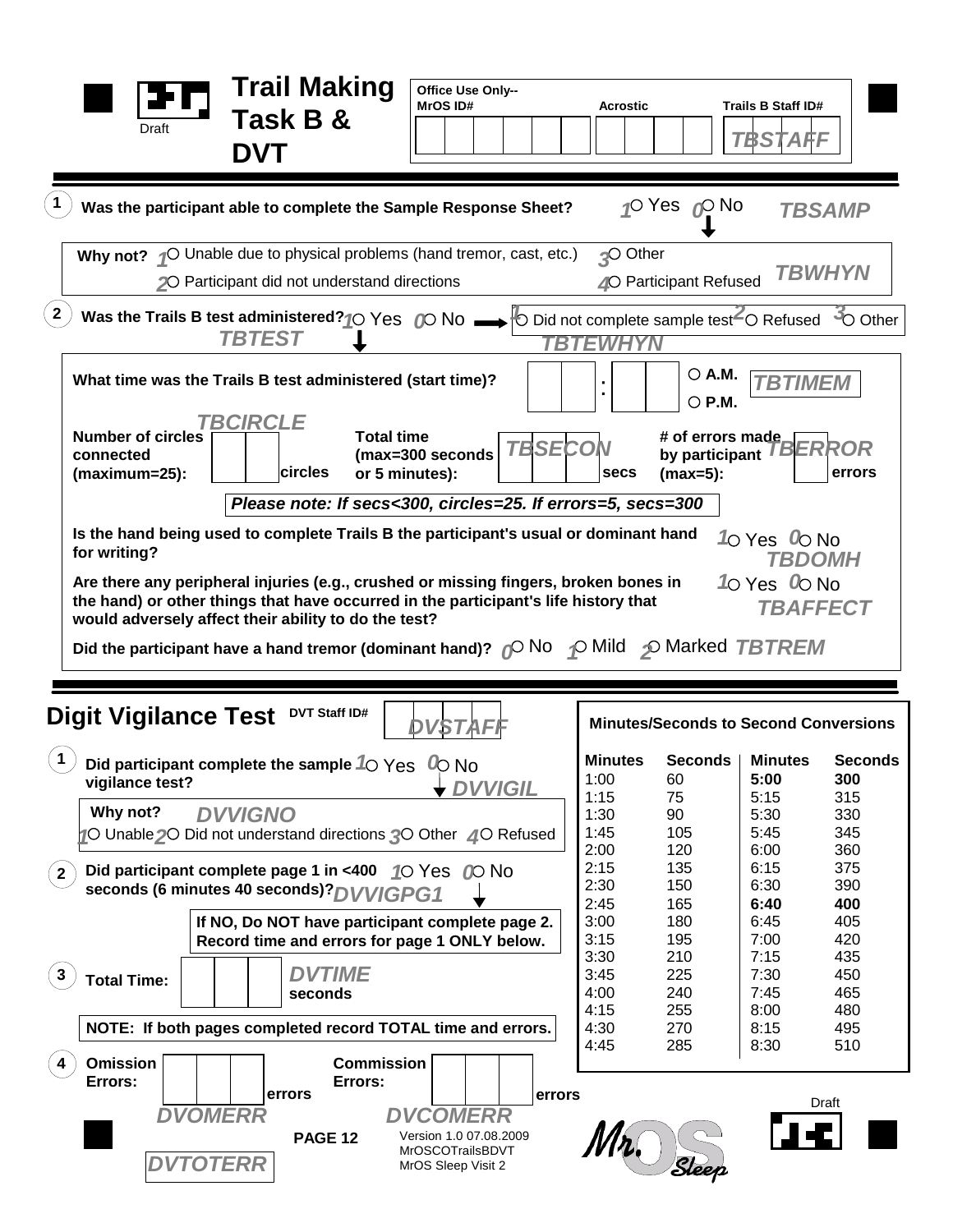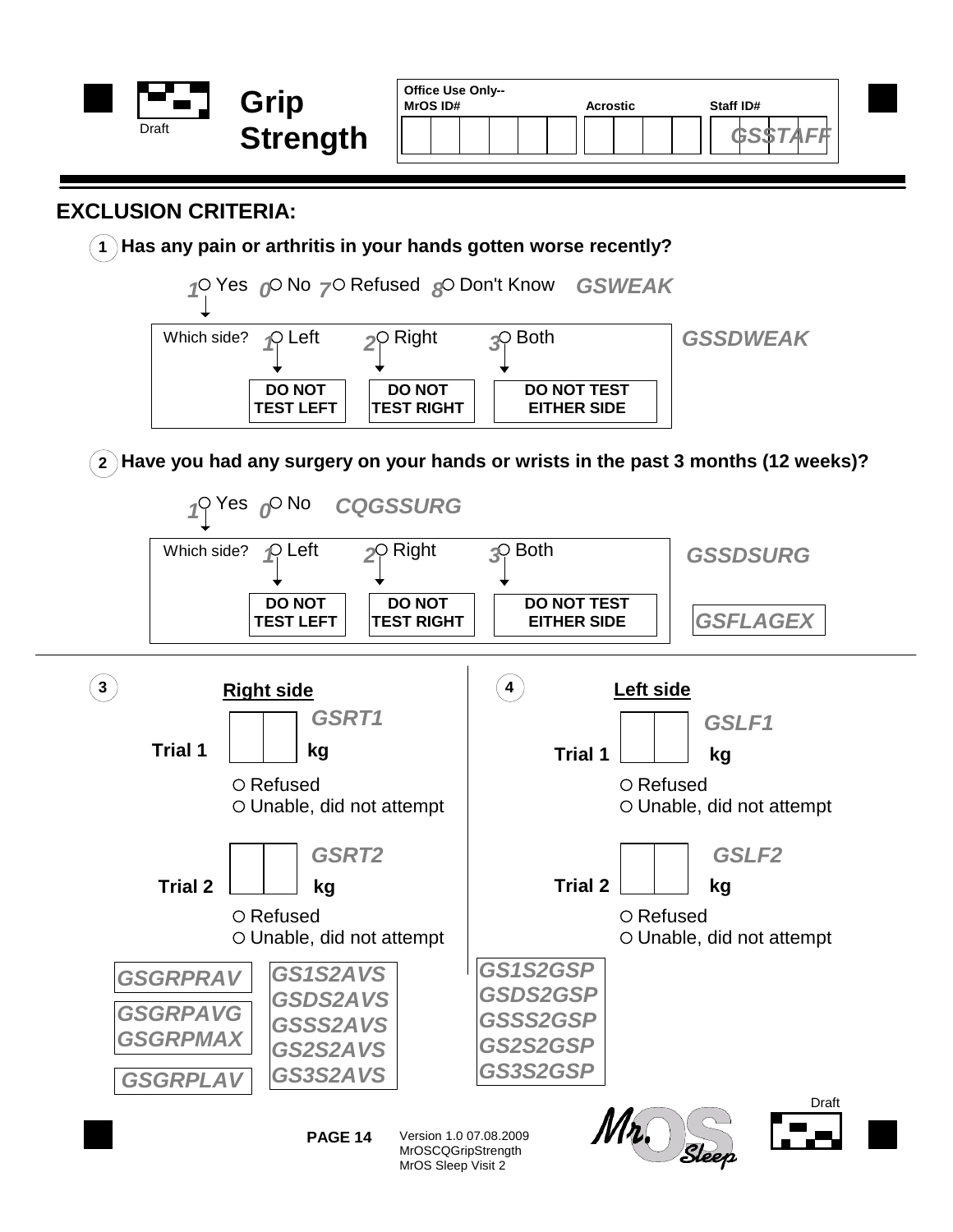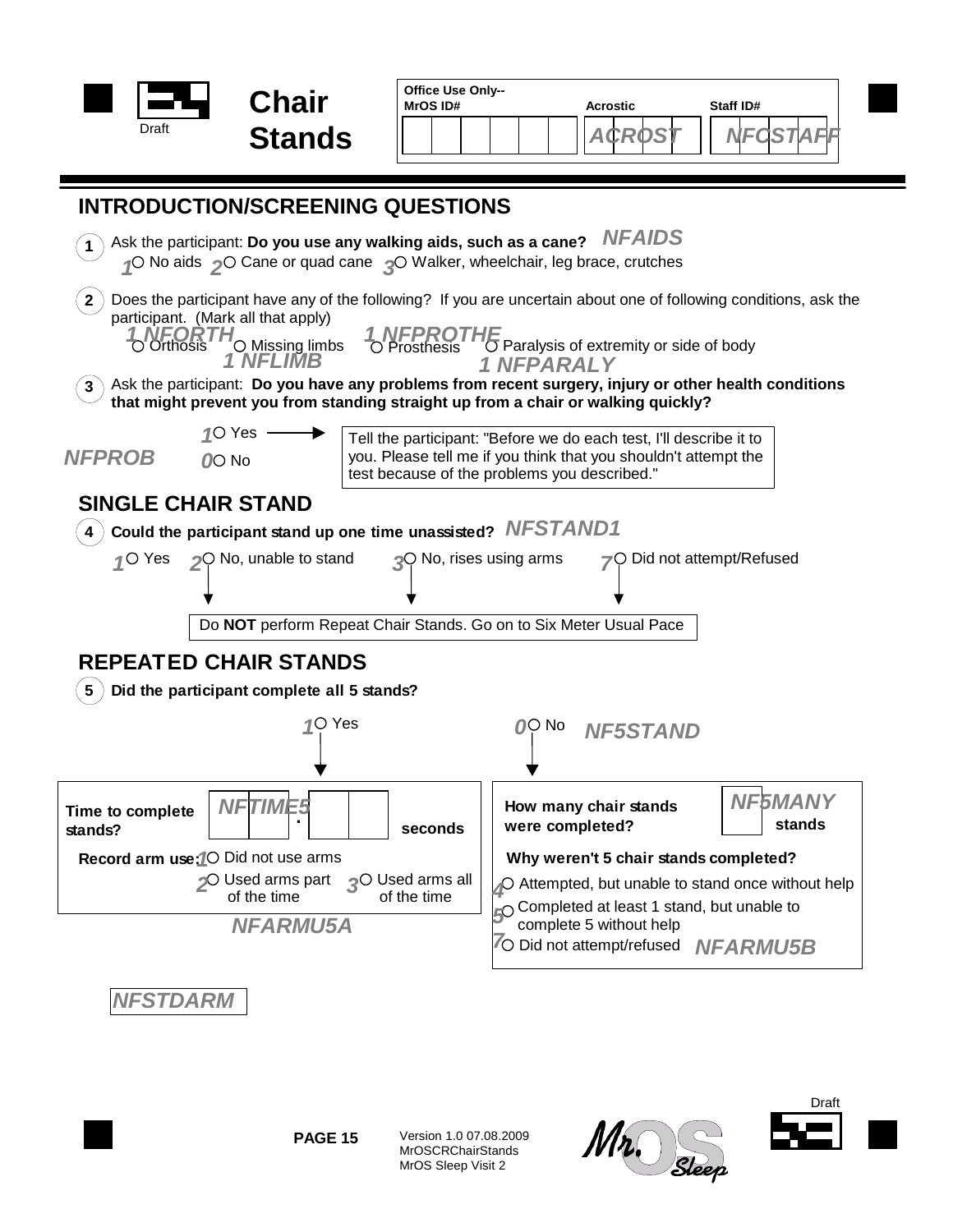|                                    |                        |                                                                                                                      |                 | Office Use Only--                     |                                                            |          |                 |                                                                                      |                                    |
|------------------------------------|------------------------|----------------------------------------------------------------------------------------------------------------------|-----------------|---------------------------------------|------------------------------------------------------------|----------|-----------------|--------------------------------------------------------------------------------------|------------------------------------|
|                                    | <b>Draft</b>           | Walking                                                                                                              |                 | MrOS ID#                              |                                                            | Acrostic |                 | Staff ID#                                                                            |                                    |
|                                    |                        | <b>Tests</b>                                                                                                         |                 |                                       |                                                            |          |                 | NFWSTAFI                                                                             |                                    |
|                                    |                        |                                                                                                                      |                 |                                       |                                                            |          |                 |                                                                                      |                                    |
|                                    |                        | <b>SIX METER USUAL PACE</b>                                                                                          |                 |                                       |                                                            |          |                 |                                                                                      | NF1S2STL                           |
|                                    |                        | Did the participant complete Trial 1? NFWLKNA1                                                                       |                 |                                       |                                                            |          |                 |                                                                                      | <b>NFDS2STL</b>                    |
| <b>NFSTPLGT</b>                    |                        | Yes $\sim$ No, participant attempted but unable $\sim$ No, unable to assess                                          |                 |                                       |                                                            |          |                 |                                                                                      | <b>NFSS2STL</b>                    |
| <b>NFWLKSPD</b>                    |                        |                                                                                                                      |                 |                                       |                                                            |          |                 |                                                                                      | NF2S2STL<br>NF3S2STL               |
| <b>NF6MWTM</b>                     | <b>Record time and</b> |                                                                                                                      |                 |                                       | <b>NFWLKTM1</b>                                            |          |                 | <b>NFWLKST1</b>                                                                      |                                    |
| <b>NF6MPACE</b>                    | number of steps:       |                                                                                                                      |                 |                                       | seconds                                                    |          |                 | steps                                                                                | NF1S26MT                           |
|                                    | Aid used:              |                                                                                                                      |                 |                                       | O No aid O Straight cane O Quad cane O Walker O Crutch     |          |                 | NFWLKAD1                                                                             | NFDS26MT                           |
| $2^{\circ}$                        |                        | Did the participant complete Trial 2?                                                                                |                 |                                       |                                                            |          |                 |                                                                                      | <b>NFSS26MT</b>                    |
| NF1S26MP                           |                        | 1O Yes 2O No, participant attempted but unable 3O No, unable to assess WLKNA2                                        |                 |                                       |                                                            |          |                 |                                                                                      | NF2S26MT<br>NF3S26MT               |
| <b>NFDS26MP</b>                    |                        |                                                                                                                      |                 |                                       |                                                            |          |                 |                                                                                      |                                    |
| <b>NFSS26MP</b>                    |                        | <b>Record time and</b><br>number of steps:                                                                           | <b>NFWLKTM2</b> |                                       |                                                            |          |                 | <b>NFWLKST2</b>                                                                      |                                    |
| NF2S26MP<br>NF3S26MP               |                        |                                                                                                                      |                 |                                       | seconds                                                    |          |                 | steps                                                                                | <b>NF1S2WKS</b>                    |
|                                    | Aid used:              |                                                                                                                      |                 |                                       | O No aid 10 Straight cane 20 Quad cane 20 Walker 40 Crutch |          |                 |                                                                                      | <b>NFDS2WKS</b>                    |
| <b>NFNWTIME</b>                    |                        |                                                                                                                      |                 |                                       |                                                            |          |                 | <b>NFWLKAD2</b>                                                                      | <b>NFSS2WKS</b><br><b>NF2S2WKS</b> |
| <b>NFNWPACE</b><br><b>NFPCTDIF</b> |                        | <b>NARROW WALK</b>                                                                                                   |                 |                                       |                                                            |          |                 |                                                                                      | <b>NF3S2WKS</b>                    |
| <b>NFDFSCOR</b>                    |                        | $\mathsf d$ the participant successfully stay within the lines on Trial 1 (have 2 or less deviations)?               |                 |                                       |                                                            |          |                 |                                                                                      |                                    |
| <b>NFNWNUM</b>                     |                        | 10 Yes 00 No, 3 or more deviations/Unable to complete 20 No, trial not attempted                                     |                 |                                       |                                                            |          |                 |                                                                                      |                                    |
|                                    |                        |                                                                                                                      |                 |                                       |                                                            |          | NFNWKNA1        |                                                                                      |                                    |
| <b>Record time:</b>                |                        |                                                                                                                      |                 |                                       | Aid used: 0 No aid                                         |          | <b>NFNWLKA1</b> |                                                                                      |                                    |
|                                    |                        | NFNWKTM1                                                                                                             | seconds         |                                       |                                                            |          |                 | √O Straight cane <sub>2</sub> O Quad cane <sub>2</sub> O Walker 2O Crutch            |                                    |
|                                    |                        | )Did the participant successfully stay within the lines on $\underline{\text{trial 2}}$ (have 2 or less deviations)? |                 |                                       |                                                            |          |                 |                                                                                      | <b>NF1S2NWT</b>                    |
|                                    |                        | 10 Yes 00 No, 3 or more deviations/Unable to complete 20 No, trial not attempted                                     |                 |                                       |                                                            |          |                 |                                                                                      | <b>NFDS2NWT</b><br><b>NFSS2NWT</b> |
|                                    |                        | <b>NFNWKNA2</b>                                                                                                      |                 |                                       |                                                            |          |                 |                                                                                      | <b>NF2S2NWT</b>                    |
| <b>Record time:</b>                |                        |                                                                                                                      |                 |                                       | Aid used: 00 No aid NFNWLKA2                               |          |                 |                                                                                      | NF3S2NWT                           |
|                                    |                        | <b>NFNWKTM2</b>                                                                                                      | seconds         |                                       |                                                            |          |                 | √O Straight cane > O Quad cane • O Walker ∡O Crutch                                  |                                    |
|                                    |                        | Perform trial 3 only if trial 1 or trial 2 were marked 'No, 3 or more deviations/Unable to complete'                 |                 |                                       |                                                            |          |                 |                                                                                      | NF1S2NWP                           |
| $5\phantom{.0}$                    |                        | ) Did the participant successfully stay within the lines on Trial 3 (have 2 or less deviations)?                     |                 |                                       |                                                            |          |                 |                                                                                      | <b>NFDS2NWP</b>                    |
|                                    |                        | 10 Yes 00 No, 3 or more deviations/Unable to complete 20 No, trial not attempted                                     |                 |                                       |                                                            |          |                 |                                                                                      | <b>NFSS2NWP</b><br><b>NF2S2NWP</b> |
|                                    |                        | <b>NFNWKNA3</b>                                                                                                      |                 |                                       |                                                            |          |                 |                                                                                      | NF3S2NWP                           |
| <b>Record time:</b>                |                        |                                                                                                                      |                 |                                       | Aid used: 00 No aid NFNWLKA3                               |          |                 |                                                                                      |                                    |
|                                    |                        | <b>NFNWKTM3</b>                                                                                                      | seconds         |                                       |                                                            |          |                 | O Straight cane <sub>2</sub> O Quad cane <sub>2</sub> O Walker <sub>4</sub> O Crutch |                                    |
|                                    | <b>NF1S2PDF</b>        |                                                                                                                      |                 |                                       |                                                            |          |                 |                                                                                      |                                    |
|                                    | <b>NFDS2PDF</b>        |                                                                                                                      |                 |                                       |                                                            |          |                 |                                                                                      |                                    |
|                                    | <b>NFSS2PDF</b>        |                                                                                                                      |                 |                                       |                                                            |          |                 |                                                                                      |                                    |
|                                    | <b>NF2S2PDF</b>        |                                                                                                                      |                 |                                       |                                                            |          |                 |                                                                                      | Draft                              |
|                                    | <b>NF3S2PDF</b>        | <b>PAGE 16</b>                                                                                                       |                 | Version 1.0 07.08.2009<br>MrOSU1Walks |                                                            |          |                 |                                                                                      |                                    |
|                                    |                        |                                                                                                                      |                 | MrOS Sleep Visit 2                    |                                                            |          | Slee            |                                                                                      |                                    |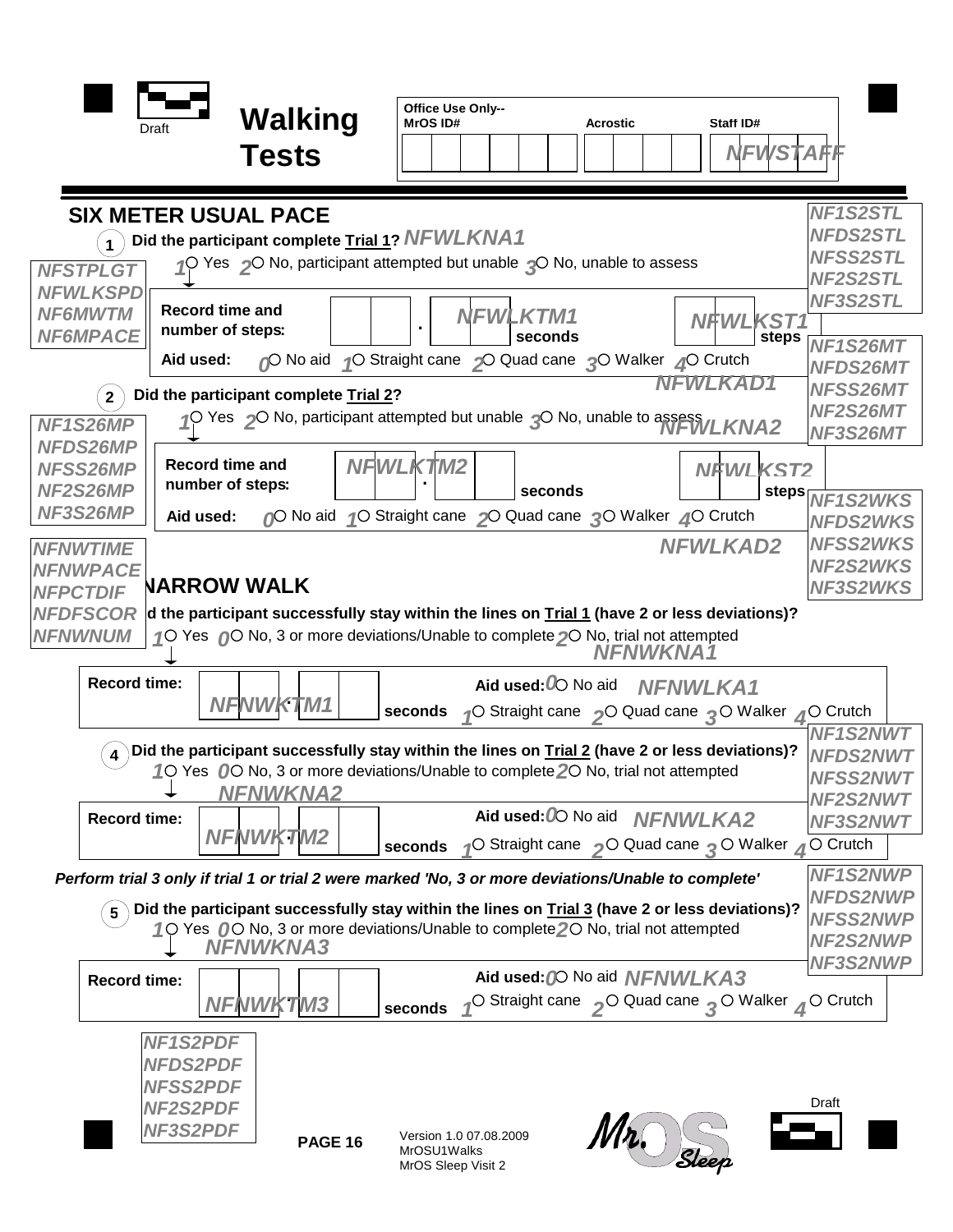|              | Draft                                                                                                               | <b>Spirometry</b>                                                                                                                                                                                                                                                                | Office Use Only--<br>MrOS ID#                                 | <b>Acrostic</b>                    | <b>Spirometry Staff ID#</b><br>SRSTAFF                                                                                                                    |                                 |
|--------------|---------------------------------------------------------------------------------------------------------------------|----------------------------------------------------------------------------------------------------------------------------------------------------------------------------------------------------------------------------------------------------------------------------------|---------------------------------------------------------------|------------------------------------|-----------------------------------------------------------------------------------------------------------------------------------------------------------|---------------------------------|
|              |                                                                                                                     | NOTE: Please ensure that the participant has not had any active respiratory symptoms (exacerbation, new cough, or wheezing),<br>obvious respiratory distress, or recent onset of chest pains in the past two weeks. If so, please reschedule visit in two weeks.                 |                                                               |                                    |                                                                                                                                                           |                                 |
|              |                                                                                                                     | <b>SPIROMETRY EXCLUSION CRITERIA:</b>                                                                                                                                                                                                                                            |                                                               |                                    |                                                                                                                                                           |                                 |
|              |                                                                                                                     | a. Have you had a heart attack, a stroke, or eye surgery in the past three months?<br><b>NOT ELIGIBLE</b>                                                                                                                                                                        | 10 Yes 00 No SRHRTEYE                                         |                                    |                                                                                                                                                           |                                 |
|              | of an aneurysm in your chest?                                                                                       | b. Do you have any of the following problems: coughing up blood; a past history of an air leak in your lungs; or past history<br><b>NOT ELIGIBLE</b>                                                                                                                             | 10 Yes 00 No SRHEMOPT                                         |                                    |                                                                                                                                                           |                                 |
|              |                                                                                                                     | c. Have you had any significant problems doing spirometry in the past?                                                                                                                                                                                                           | 10 Yes 00 No 80 Don't Know SRPROBLM                           |                                    |                                                                                                                                                           |                                 |
|              | Please describe: ______                                                                                             |                                                                                                                                                                                                                                                                                  |                                                               |                                    | If the problem was indeed significant and likely to<br>recur with retesting, participant is NOT ELIGIBLE.<br>DO NOT PROCEED with spirometry measurements. |                                 |
| $\mathbf{2}$ |                                                                                                                     | Did the participant complete the spirometry test?                                                                                                                                                                                                                                |                                                               | 10 Yes <i>0</i> 0 No               | <b>SRSPIRO</b>                                                                                                                                            | <b>VS2SR</b><br><b>VS2SRRSN</b> |
|              |                                                                                                                     | Why not? $\sim$ Refused $\sim$ Not eligible $\sim$ Physical/Medical                                                                                                                                                                                                              | Problem                                                       | Problem                            | $2^{\circ}$ Equipment $3^{\circ}$ Other<br><b>SRWHYN</b>                                                                                                  |                                 |
|              | <b>PRE-TEST:</b>                                                                                                    |                                                                                                                                                                                                                                                                                  |                                                               |                                    |                                                                                                                                                           |                                 |
|              |                                                                                                                     | a. Did you smoke within the last two hours? $\binom{4}{1}$ Yes $\binom{4}{1}$ No<br>b. Did you use an inhaled bronchodilator within the last four hours?<br>c. Have you had a cold or minor respiratory illness (not listed above) in the last<br>two weeks (i.e., sinus issue)? |                                                               | <b>SRSMOKE2</b><br><b>SRCOLD2W</b> |                                                                                                                                                           | 10 Yes 00 No<br>10 Yes 00 No    |
|              | d. Date of Birth:<br><b>Month</b>                                                                                   | Year<br>Day                                                                                                                                                                                                                                                                      | e. Height:                                                    | inches                             | f. Weight:<br>Ibs                                                                                                                                         |                                 |
|              | POST-TEST:                                                                                                          | a. Did any of the following occur during testing? (mark all that apply)                                                                                                                                                                                                          |                                                               |                                    |                                                                                                                                                           |                                 |
|              | ○ Headache<br><b>1 SRHACHE</b><br>O Shortness of breath<br>b. 1SRBREATH<br>b. How many manuevers<br>were attempted? | <b>SRDIZZY</b><br><b>SRMN\</b>                                                                                                                                                                                                                                                   | O Dizziness or lightheadedness<br><b>SROTHER</b><br>manuevers |                                    | $\circ$ Coughing<br><i>1 SRCOUGH</i>                                                                                                                      |                                 |
|              |                                                                                                                     |                                                                                                                                                                                                                                                                                  |                                                               |                                    |                                                                                                                                                           | Draft                           |

**PAGE 18**

Version 1.4 01.27.2010 MrOSCUSpirometry MrOS Sleep Visit 2



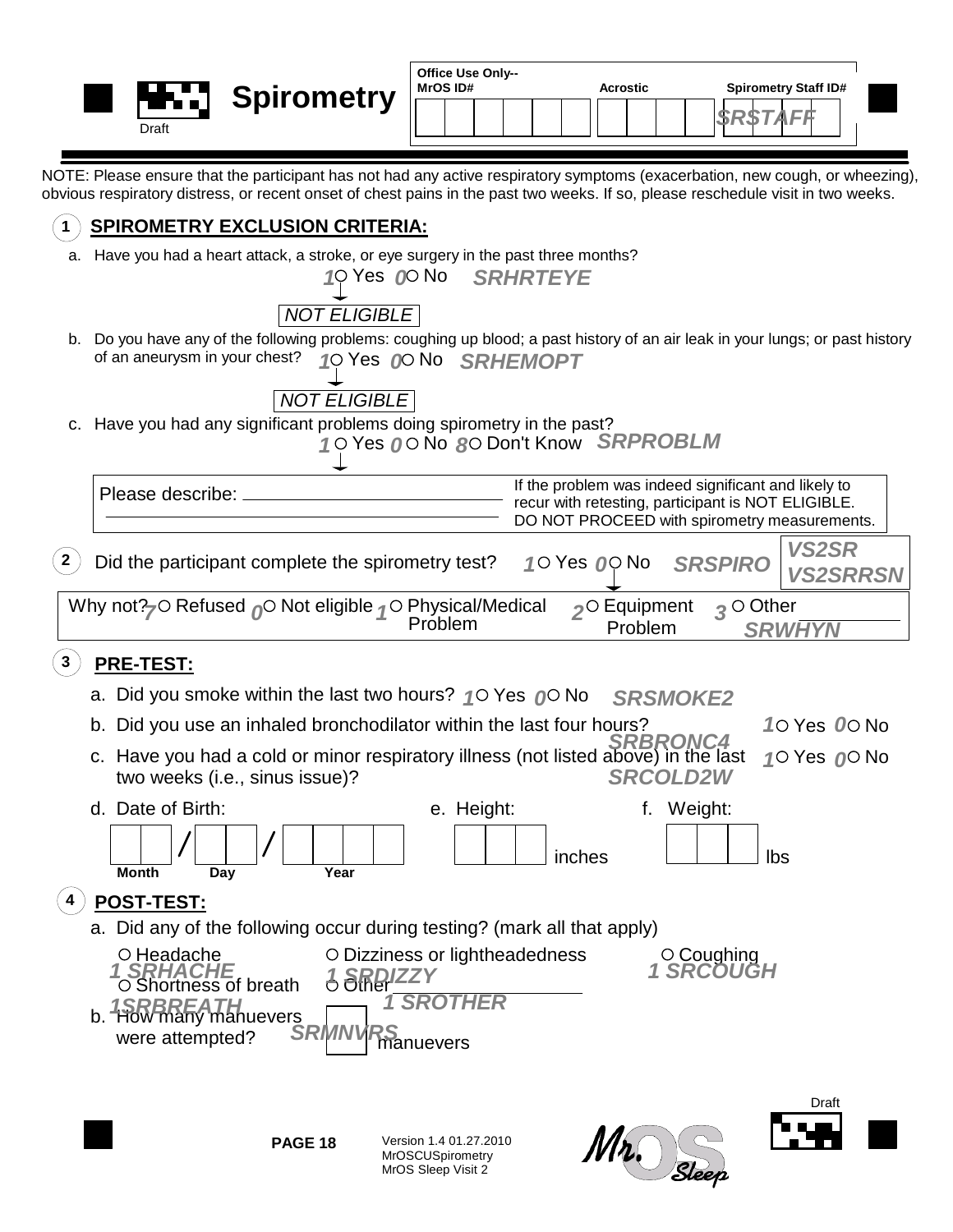| <b>ECG</b><br>Draft                                       | <b>ECSTAFF</b><br>Office Use Only--<br>MrOS ID#<br><b>Acrostic</b><br><b>ECGStaff ID#</b>                                                                                                      |
|-----------------------------------------------------------|------------------------------------------------------------------------------------------------------------------------------------------------------------------------------------------------|
| Was an ECG obtained? $\bigcirc$ Yes                       | ∩Q No<br><b>ECECG</b>                                                                                                                                                                          |
|                                                           | Why not? ECNOECG<br>O Equipment failure<br>O Participant unable to understand instructions<br>3<br>O Participant unable to physically cooperate<br>O Participant refused<br>5<br>$\circ$ Other |
| Was an alert noted? $\circ$ Yes<br>$\mathbf{2}$           | $\circ$ No                                                                                                                                                                                     |
| <b>Complete the ECG section on the Medical Alert Form</b> |                                                                                                                                                                                                |



Version 1.0 07.08.2009 MrOSCVECG MrOS Sleep Visit 2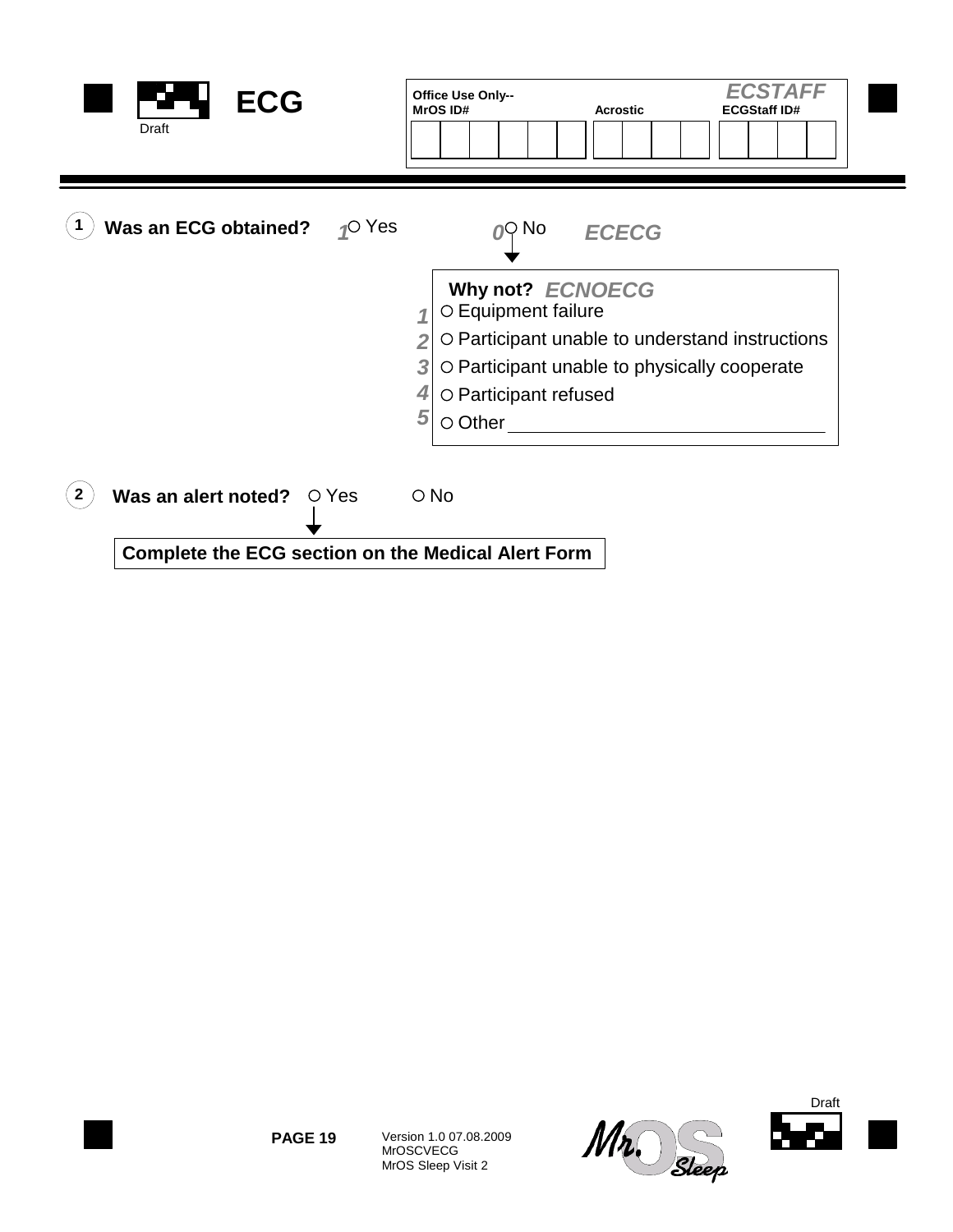| <b>Blood</b><br><b>Collection &amp;</b><br>Draft<br><b>Processing</b>                                            | Office Use Only--<br>MrOS ID#<br>Staff ID#<br><b>Acrostic</b>                                                                 |  |  |  |  |  |  |  |
|------------------------------------------------------------------------------------------------------------------|-------------------------------------------------------------------------------------------------------------------------------|--|--|--|--|--|--|--|
| $\circ$ No<br>Was any blood drawn?<br>$\circ$ Yes                                                                |                                                                                                                               |  |  |  |  |  |  |  |
| $2^{\circ}$                                                                                                      | Was a fasting sample collected? $\rho$ Yes $\rho$ No SCFAST                                                                   |  |  |  |  |  |  |  |
| Time of<br>3<br>last meal:<br><b>Hours</b><br><b>Minutes</b>                                                     | $\circ$ am<br>$\circ$ pm                                                                                                      |  |  |  |  |  |  |  |
| <b>Time of</b><br>$\blacktriangleleft$<br>blood draw:<br><b>Hours</b><br><b>Minutes</b>                          | $\circ$ am<br>$\bigcirc$ pm                                                                                                   |  |  |  |  |  |  |  |
| Date of Lab Processing:<br>$\boxed{5}$                                                                           | <b>Month</b><br>Year<br>Day                                                                                                   |  |  |  |  |  |  |  |
|                                                                                                                  | Vial #1: (Clear/1.0 mL serum) $\circ$ Complete $\circ$ Hemolyzed $\circ$ Partial $\circ$ Hemolyzed/partial $\circ$ Not filled |  |  |  |  |  |  |  |
|                                                                                                                  | Vial #2: (Clear/1.0 mL serum) $\circ$ Complete $\circ$ Hemolyzed $\circ$ Partial $\circ$ Hemolyzed/partial $\circ$ Not filled |  |  |  |  |  |  |  |
|                                                                                                                  | Vial #3: (Clear/1.0 mL serum) $\circ$ Complete $\circ$ Hemolyzed $\circ$ Partial $\circ$ Hemolyzed/partial $\circ$ Not filled |  |  |  |  |  |  |  |
|                                                                                                                  | Vial #4: (Clear/1.0 mL serum) $\circ$ Complete $\circ$ Hemolyzed $\circ$ Partial $\circ$ Hemolyzed/partial $\circ$ Not filled |  |  |  |  |  |  |  |
| O am<br><b>Ending time of laboratory processing:</b><br>$6\phantom{1}$<br>O pm<br><b>Minutes</b><br><b>Hours</b> |                                                                                                                               |  |  |  |  |  |  |  |
| Enter ID from bar code label:                                                                                    | Affix bar code label:                                                                                                         |  |  |  |  |  |  |  |



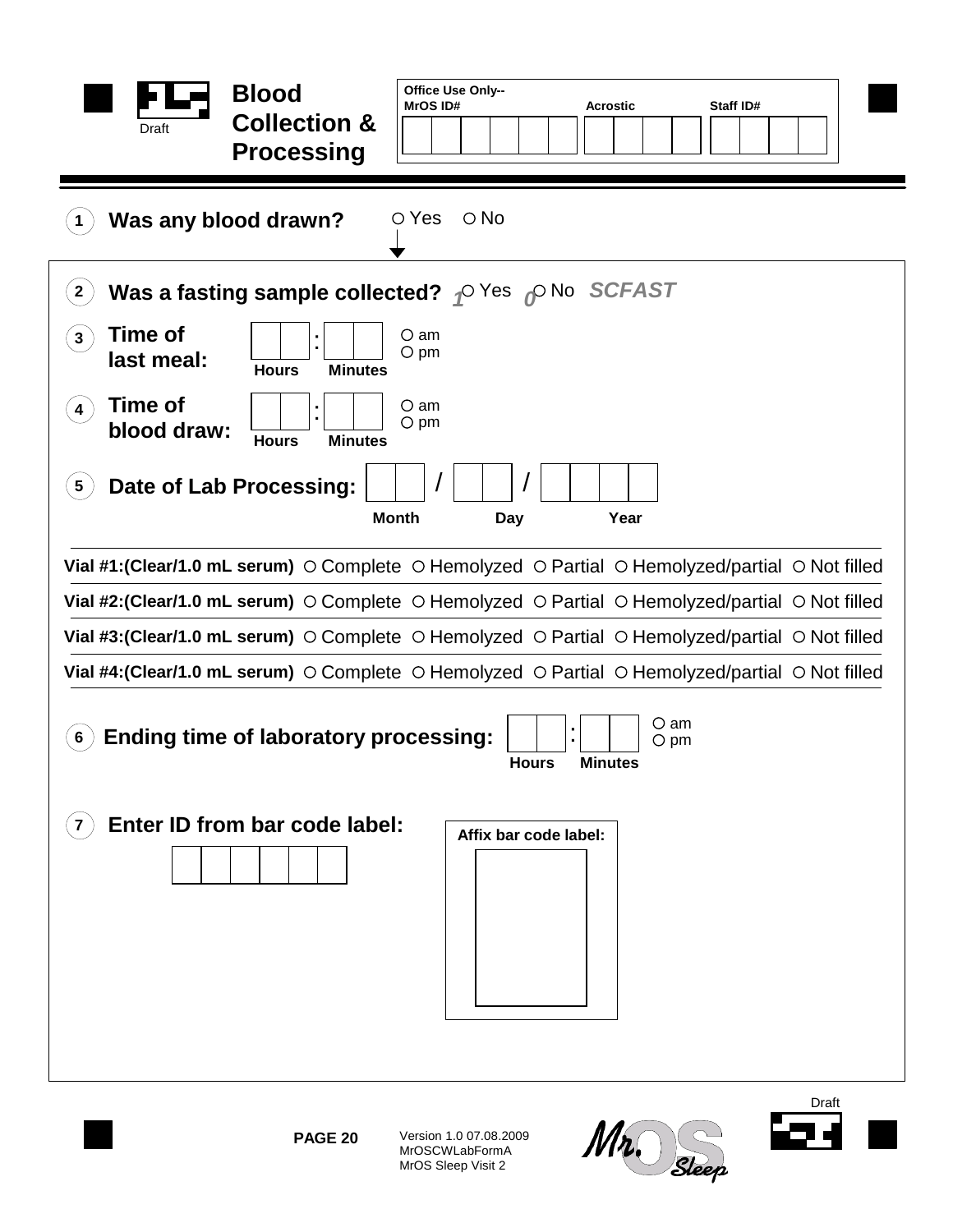| <b>Urine</b><br><b>Collection &amp;</b><br><b>Draft</b><br><b>Processing</b> | Office Use Only--<br>MrOS ID#                                     | <b>Acrostic</b>           | Staff ID#                               |                             |
|------------------------------------------------------------------------------|-------------------------------------------------------------------|---------------------------|-----------------------------------------|-----------------------------|
| Was urine collected?                                                         | $\circ$ No<br>$\circ$ Yes                                         |                           |                                         |                             |
| A. Date of specimen collection:                                              | Month<br>Day                                                      | Year                      |                                         |                             |
| B. Was a fasting sample collected?<br><b>SCUFAST</b>                         | 10 Yes 00 No                                                      | C. Time of<br>last meal:  |                                         | $\circ$ am<br>$\bigcirc$ pm |
| D. Time participant collected<br>specimen:<br>Hours                          | $\circ$ am<br>t,<br>$\circ$ pm<br><b>Minutes</b>                  | What void was this?<br>Е. | $\circ$ 1st $\circ$ 2nd<br>$\circ$ >2nd |                             |
| Date of Lab Processing:                                                      | Start time of lab processing:                                     |                           |                                         |                             |
| Year<br>Month<br>Day                                                         | $\circ$ am<br>$\blacksquare$<br>$O$ pm<br><b>Minutes</b><br>Hours |                           |                                         |                             |
| $\circ$ Complete<br>Vial #5: (Yellow/4.0mL urine)                            | $\circ$ Partial<br>○ Not filled                                   |                           |                                         |                             |
| ○ Complete<br>Vial #6: (Yellow/4.0mL urine)<br>Enter ID from bar code label: | O Partial<br>$\circ$ Not filled                                   |                           |                                         |                             |



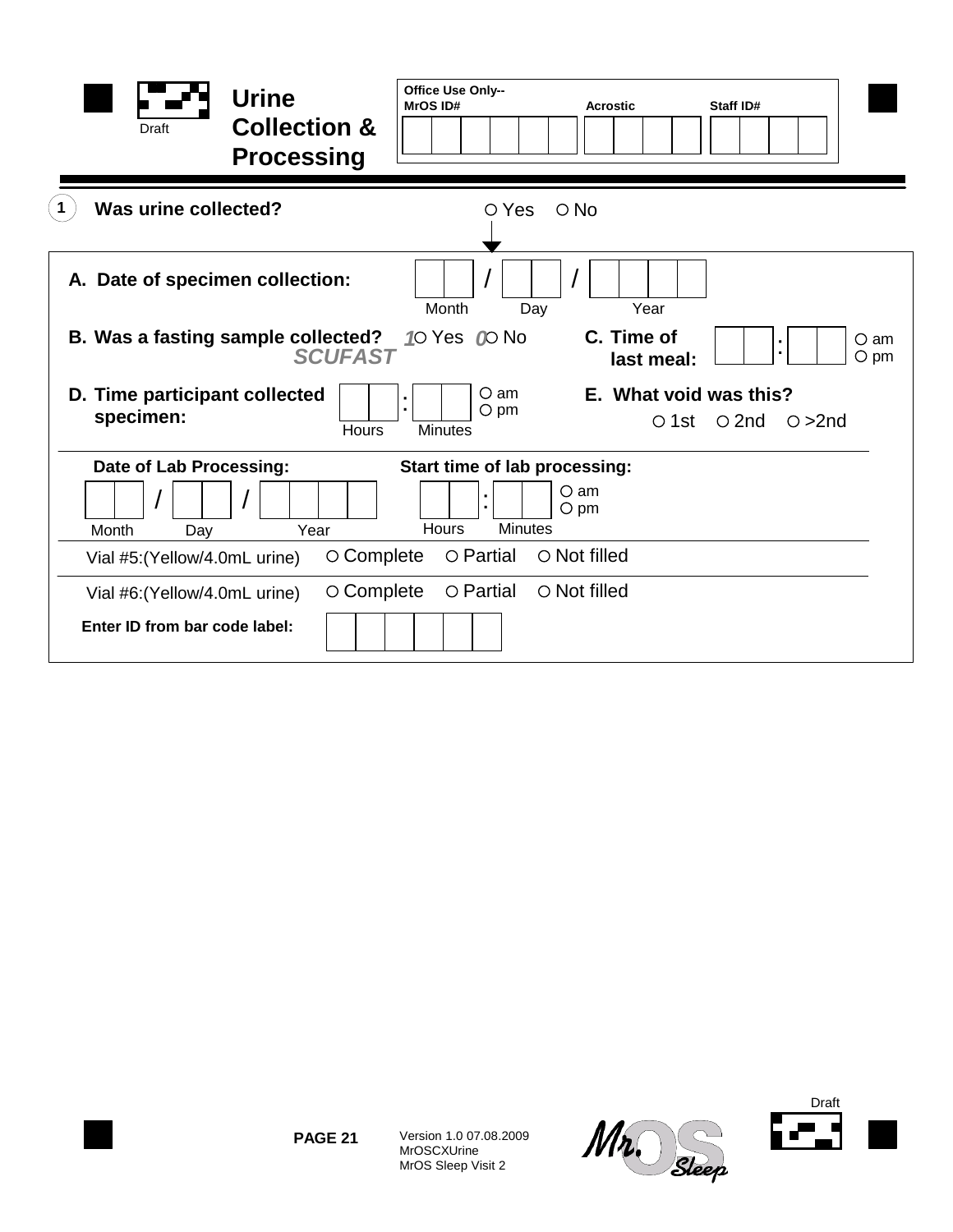Page 22: DXA Form data are not released due to the scan data not being centrally processed for this visit.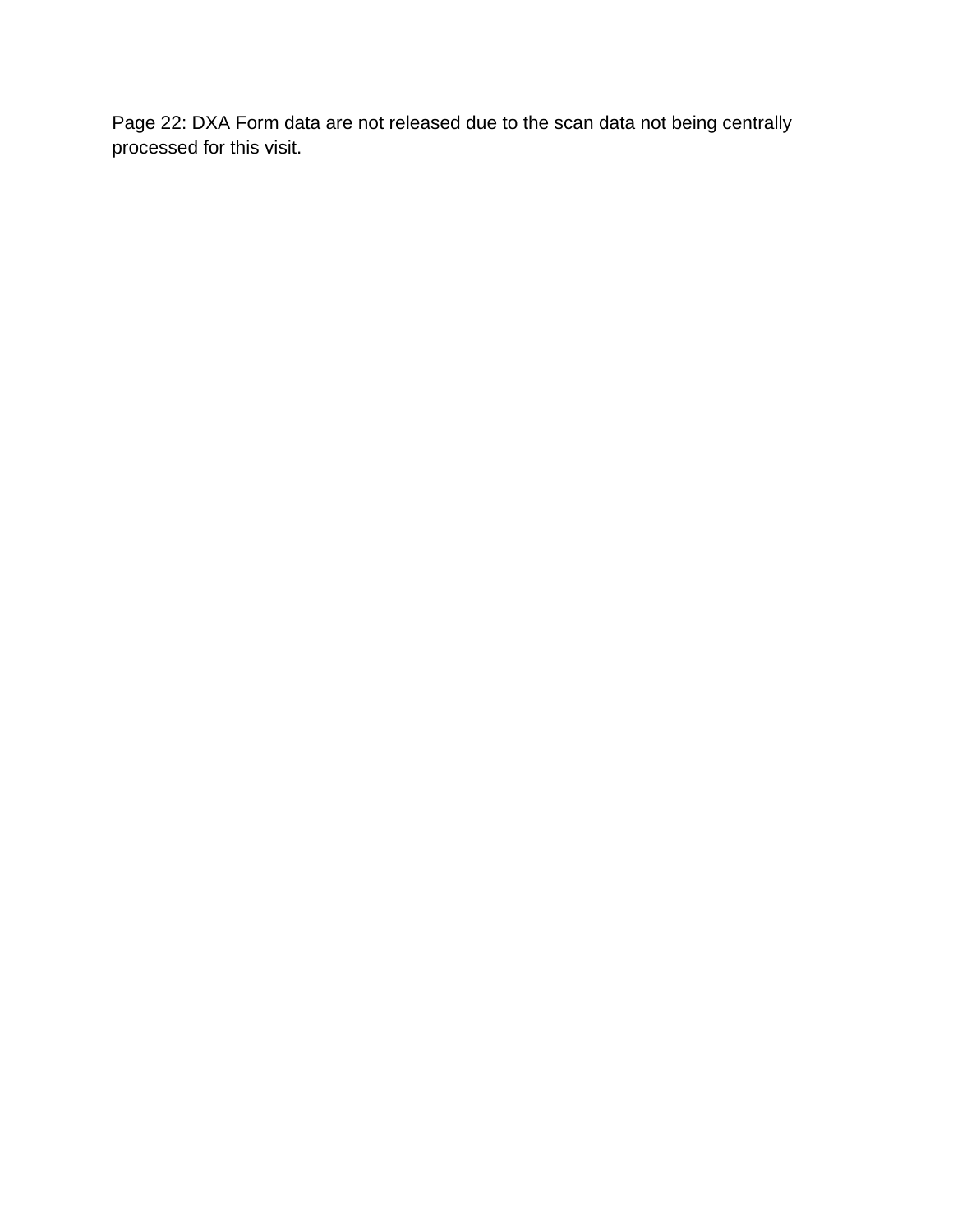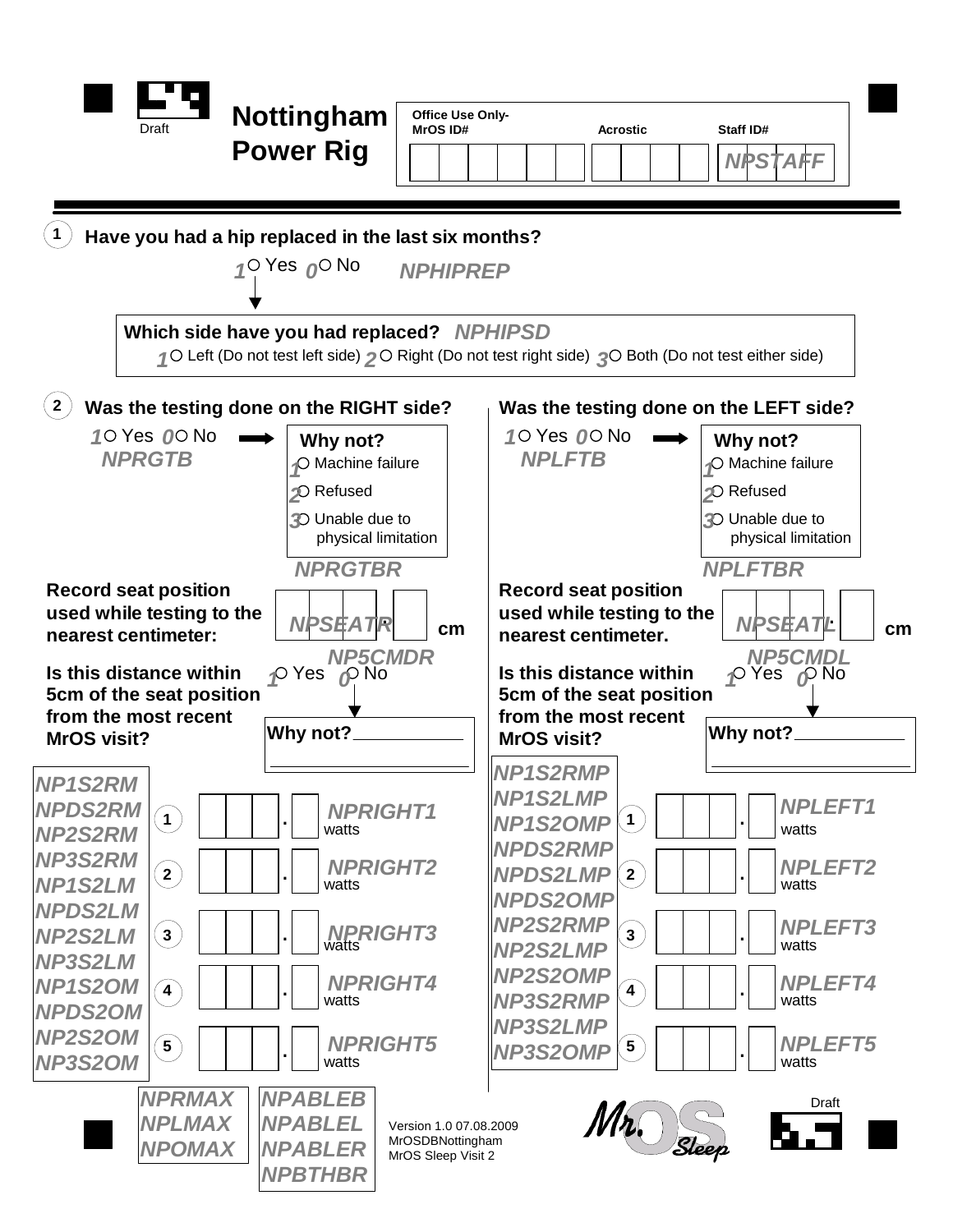| Office Use Only--<br><b>Actigraphy</b><br><b>MrOS ID#</b><br>Draft<br><b>Checklist</b>                                                                                                                           | Staff ID#<br><b>Acrostic</b>                                                                                                                                          |
|------------------------------------------------------------------------------------------------------------------------------------------------------------------------------------------------------------------|-----------------------------------------------------------------------------------------------------------------------------------------------------------------------|
| Did the participant receive an actigraph? $\circ$ Yes                                                                                                                                                            | <b>VS2ACTIG</b><br>$\circ$ No<br><b>VS2ACTRSN</b>                                                                                                                     |
| <b>Watch Serial Number:</b><br>What arm was watch worn on?<br>(should be non-dominant when possible)<br>O Left, non-dominant<br>$\circ$ Left, dominant<br>$\circ$ Right, non-dominant<br>$\circ$ Right, dominant | Why not?<br>$\circ$ Refused<br>○ Cognitive Impairment<br>O Physical/Medical Problem<br>○ No watch available/Schedule problem<br>$\circ$ Oxygen Use<br>O Defibrillator |
| Date watch given to participant<br>$\mathbf{2}$<br>Month<br>Day                                                                                                                                                  | $\circ$ Other $\overline{\phantom{a}}$<br>Year                                                                                                                        |
| Date watch returned to clinic<br>3<br>Month<br>Day<br>How many nights were watch data collected?<br>(record number of nights in .aw5 file)                                                                       | Year<br>If less than 3 nights, will<br>nights<br>participant rewear the<br>watch? $\circ$ Yes<br>$\circ$ No                                                           |
| Was the sleep diary completed?<br>OYes ONo<br>Was the diary completed accurately for all days and all sections? $\circ$ Yes                                                                                      | ○ Refused<br>Why not?<br>○ Unable<br>$\circ$ No                                                                                                                       |
| Please indicate which sections were not accurately completed for ALL days (mark<br>all that apply):<br>O Napping Information<br>○ Still times information                                                        | O Removal times information<br>$\circ$ Bed time and wake time information                                                                                             |

Version 1.0 07.08.2009 MrOSDCActigraphyChecklist MrOS Sleep Visit 2